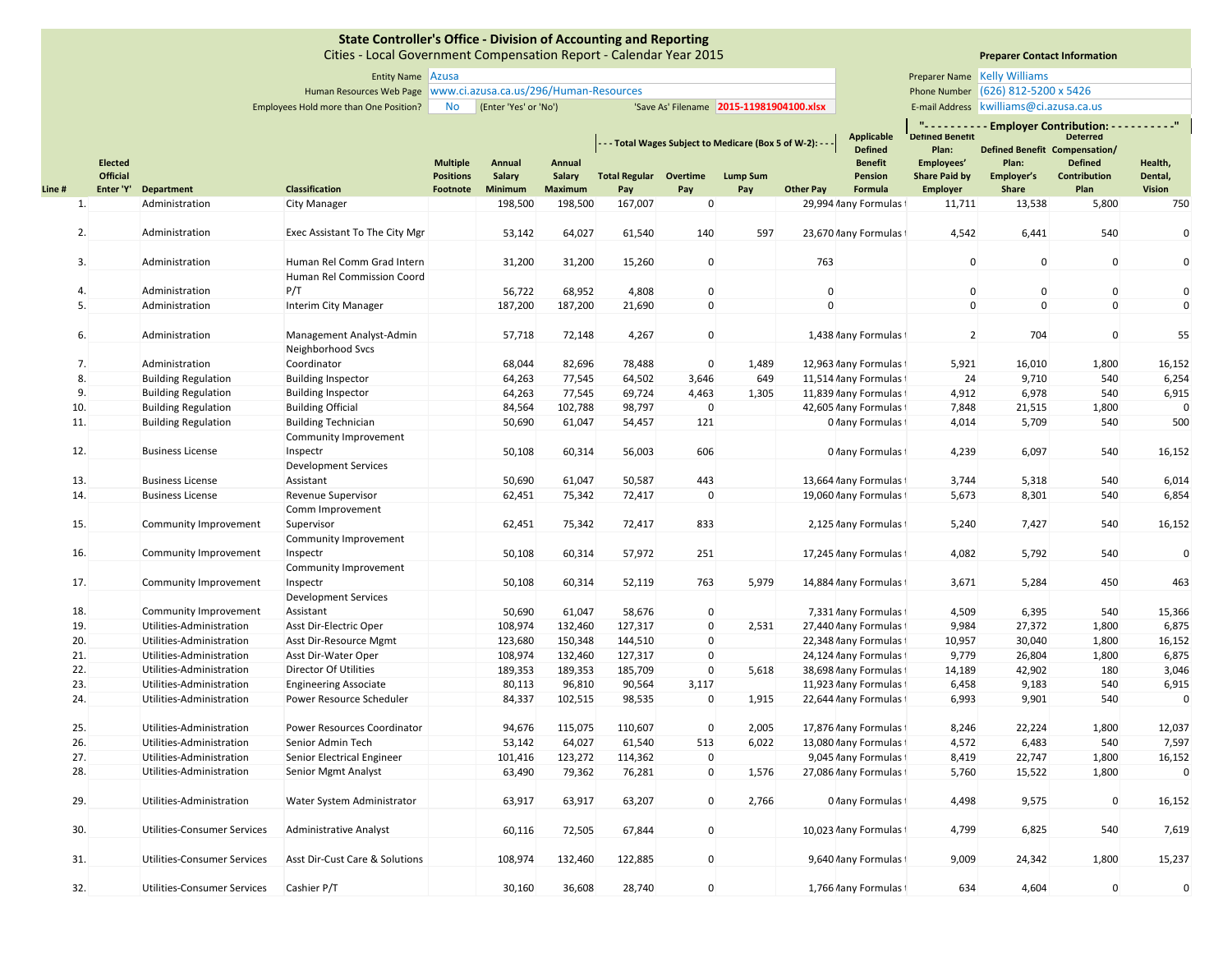Cities ‐ Local Government Compensation Report ‐ Calendar Year 2015

# **Preparer Contact Information**

Entity Name Preparer Name Azusa **Preparer Name Kelly Williams** Phone Number (626) 812-5200 x 5426 E-mail Address | kwilliams@ci.azusa.ca.us

Employees Hold more than One Position? No (Enter 'Yes' or 'No') 'Save As' Filename 2015-11981904100.xlsx | E-mail Address

Human Resources Web Page Phone Number www.ci.azusa.ca.us/296/Human‐Resources

|        |                                   |                                    |                                      |                                     |                  |                  | - - - Total Wages Subject to Medicare (Box 5 of W-2): - - - |              |                 |                  | <b>Applicable</b><br><b>Defined</b> | <b>Detined Benetit</b><br>Plan:    | Defined Benefit Compensation/ | "---------- Employer Contribution: ----------"<br><b>Deterred</b> |                    |
|--------|-----------------------------------|------------------------------------|--------------------------------------|-------------------------------------|------------------|------------------|-------------------------------------------------------------|--------------|-----------------|------------------|-------------------------------------|------------------------------------|-------------------------------|-------------------------------------------------------------------|--------------------|
|        | <b>Elected</b><br><b>Official</b> |                                    |                                      | <b>Multiple</b><br><b>Positions</b> | Annual<br>Salary | Annual<br>Salary | <b>Total Regular Overtime</b>                               |              | <b>Lump Sum</b> |                  | <b>Benefit</b><br>Pension           | Employees'<br><b>Share Paid by</b> | Plan:<br>Employer's           | <b>Defined</b><br>Contribution                                    | Health,<br>Dental, |
| Line # |                                   | Enter 'Y' Department               | <b>Classification</b>                | Footnote                            | Minimum          | <b>Maximum</b>   | Pay                                                         | Pay          | Pay             | <b>Other Pay</b> | Formula                             | <b>Employer</b>                    | <b>Share</b>                  | Plan                                                              | Vision             |
| 33.    |                                   | <b>Utilities-Consumer Services</b> | Cashier P/T                          |                                     | 30,160           | 36,608           | 29,799                                                      | $\mathbf{0}$ |                 |                  | 1,862 /lany Formulas                | 657                                | 4,778                         | $\mathbf{0}$                                                      | $\mathbf{0}$       |
| 34.    |                                   | Utilities-Consumer Services        | <b>Cust Care Operations Supervsr</b> |                                     | 67,605           | 82,174           | 81,183                                                      | $\mathbf 0$  | 923             |                  | 31,951 Aany Formulas                | 6,568                              | 14,039                        | $\mathbf 0$                                                       | 7,244              |
| 35.    |                                   | Utilities-Consumer Services        | Customer Service Rep I (P/T)         |                                     | 42,557           | 51,750           | 42,450                                                      | $\mathbf 0$  |                 |                  | 0 Aany Formulas                     | 873                                | 6,384                         | 0                                                                 | $\mathbf 0$        |
| 36.    |                                   | Utilities-Consumer Services        | Customer Service Rep III             |                                     | 51,634           | 62,761           | 62,004                                                      | $\mathbf 0$  |                 |                  | 12,309 /lany Formulas               | 4,463                              | 9,341                         | $\mathbf 0$                                                       | 7,866              |
| 37.    |                                   | Utilities-Consumer Services        | Customer Service Rep III             |                                     | 51,634           | 62,761           | 62,004                                                      | 103          |                 |                  | 12,353 /lany Formulas               | 4,433                              | 9,274                         | $\mathbf 0$                                                       | 7,224              |
| 38.    |                                   | Utilities-Consumer Services        | Customer Service Rep III             |                                     | 51,634           | 62,761           | 62,004                                                      | $\mathbf 0$  |                 |                  | 12,940 Aany Formulas 1              | 4,448                              | 9,307                         | $\mathbf 0$                                                       | 6,915              |
| 39.    |                                   | Utilities-Consumer Services        | Customer Service Rep III             |                                     | 51,634           | 62,761           | 62,004                                                      | $\mathbf{0}$ |                 |                  | 2,003 /lany Formulas i              | 4,386                              | 9,181                         | $\mathbf 0$                                                       | 16,937             |
| 40.    |                                   | Utilities-Consumer Services        | Customer Service Rep III             |                                     | 51,634           | 62,761           | 62,004                                                      | $\mathbf 0$  |                 |                  | 17,789 /lany Formulas f             | 4,629                              | 9,683                         | $\mathbf 0$                                                       | 7,404              |
| 41.    |                                   | Utilities-Consumer Services        | Customer Service Rep III             |                                     | 51,634           | 62,761           | 62,004                                                      | 12           |                 |                  | 4,234 /lany Formulas                | 4,532                              | 9,482                         | $\mathbf 0$                                                       | 16,765             |
| 42.    |                                   | Utilities-Consumer Services        | Customer Service Rep III             |                                     | 51,634           | 62,761           | 62,004                                                      | 47           |                 |                  | 17,525 /lany Formulas f             | 4,552                              | 9,528                         | $\mathbf 0$                                                       | 3,898              |
| 43.    |                                   | <b>Utilities-Consumer Services</b> | Customer Service Rep III             |                                     | 51,634           | 62,761           | 62,004                                                      | 24           |                 |                  | 9,367 /lany Formulas                | 4,845                              | 10,218                        | $\mathbf 0$                                                       | 16,158             |
| 44.    |                                   | Utilities-Consumer Services        | Customer Service Rep III             |                                     | 51,634           | 62,761           | 59,856                                                      | $\mathbf 0$  |                 |                  | 20,053 /lany Formulas               | 4,317                              | 9,058                         | $\mathbf 0$                                                       | $\mathbf 0$        |
| 45.    |                                   | <b>Utilities-Consumer Services</b> | Customer Service Rep III             |                                     | 51,634           | 62,761           | 62,004                                                      | $\mathbf 0$  |                 |                  | 10,300 /lany Formulas               | 4,755                              | 9,946                         | $\mathbf 0$                                                       | 14,100             |
| 46.    |                                   | Utilities-Consumer Services        | Customer Service Rep III             |                                     | 51,634           | 62,761           | 57,894                                                      | 239          |                 |                  | 13,781 /lany Formulas               | 4,307                              | 9,035                         | $\mathbf{0}$                                                      | 8,079              |
| 47.    |                                   | Utilities-Consumer Services        | <b>Field Service Representative</b>  |                                     | 56,886           | 69,145           | 68,311                                                      | 1,089        | 6,201           |                  | 10,217 /lany Formulas               | 5,443                              | 11,637                        | $\mathbf 0$                                                       | 18,056             |
| 48.    |                                   | Utilities-Consumer Services        | Field Service Representative         |                                     | 56,886           | 69,145           | 68,311                                                      | 742          | 2,553           |                  | 3,711 / Jany Formulas               | 5,024                              | 10,507                        | $\mathbf 0$                                                       | 18,072             |
| 49.    |                                   | <b>Utilities-Consumer Services</b> | <b>Field Service Supervisor</b>      |                                     | 62,688           | 76,197           | 71,432                                                      | 759          | 3,249           |                  | 3,336 /lany Formulas                | 5,045                              | 10,552                        | $\mathbf 0$                                                       | 15,649             |
| 50.    |                                   | Utilities-Consumer Services        | Meter Reader                         |                                     | 54,195           | 65,874           | 65,079                                                      | 143          | 1,154           |                  | 16,868 /lany Formulas               | 4,888                              | 10,232                        | $\mathbf 0$                                                       | 6,214              |
| 51.    |                                   | Utilities-Consumer Services        | Meter Reader                         |                                     | 54,195           | 65,874           | 65,079                                                      | 929          |                 |                  | 6,454 /lany Formulas                | 4,963                              | 10,374                        | $\mathbf 0$                                                       | 6,597              |
| 52.    |                                   | Utilities-Consumer Services        | Meter Reader                         |                                     | 54,195           | 65,874           | 65,079                                                      | $\mathbf 0$  |                 |                  | 23,674 Aany Formulas I              | 4,894                              | 10,239                        | $\mathbf 0$                                                       | $\mathbf 0$        |
| 53.    |                                   | Utilities-Consumer Services        | Meter Reader / Part-Time             |                                     | 54,184           | 65,874           | 36,651                                                      | $\mathbf 0$  |                 |                  | 0 Aany Formulas                     | 19                                 | 4,202                         | $\mathbf 0$                                                       | $\mathbf 0$        |
| 54.    |                                   | Utilities-Consumer Services        | Meter Reader / Part-Time             |                                     | 54,184           | 65,874           | 19,815                                                      | $\mathbf 0$  |                 | $\mathbf 0$      |                                     | $\mathbf 0$                        | $\mathbf 0$                   | $\mathbf 0$                                                       | $\mathbf 0$        |
| 55.    |                                   | Utilities-Consumer Services        | Meter Reader / Part-Time             |                                     | 53,123           | 64,563           | 14,694                                                      | $\mathbf 0$  |                 |                  | 0 Aany Formulas 1                   | 9                                  | 2,075                         | $\mathbf 0$                                                       | $\mathbf 0$        |
| 56.    |                                   | Utilities-Consumer Services        | Meter Reader / Part-Time             |                                     | 54,184           | 65,874           | 1,459                                                       | $\Omega$     |                 | $\mathbf 0$      |                                     | $\Omega$                           | $\Omega$                      | $\Omega$                                                          | $\mathbf 0$        |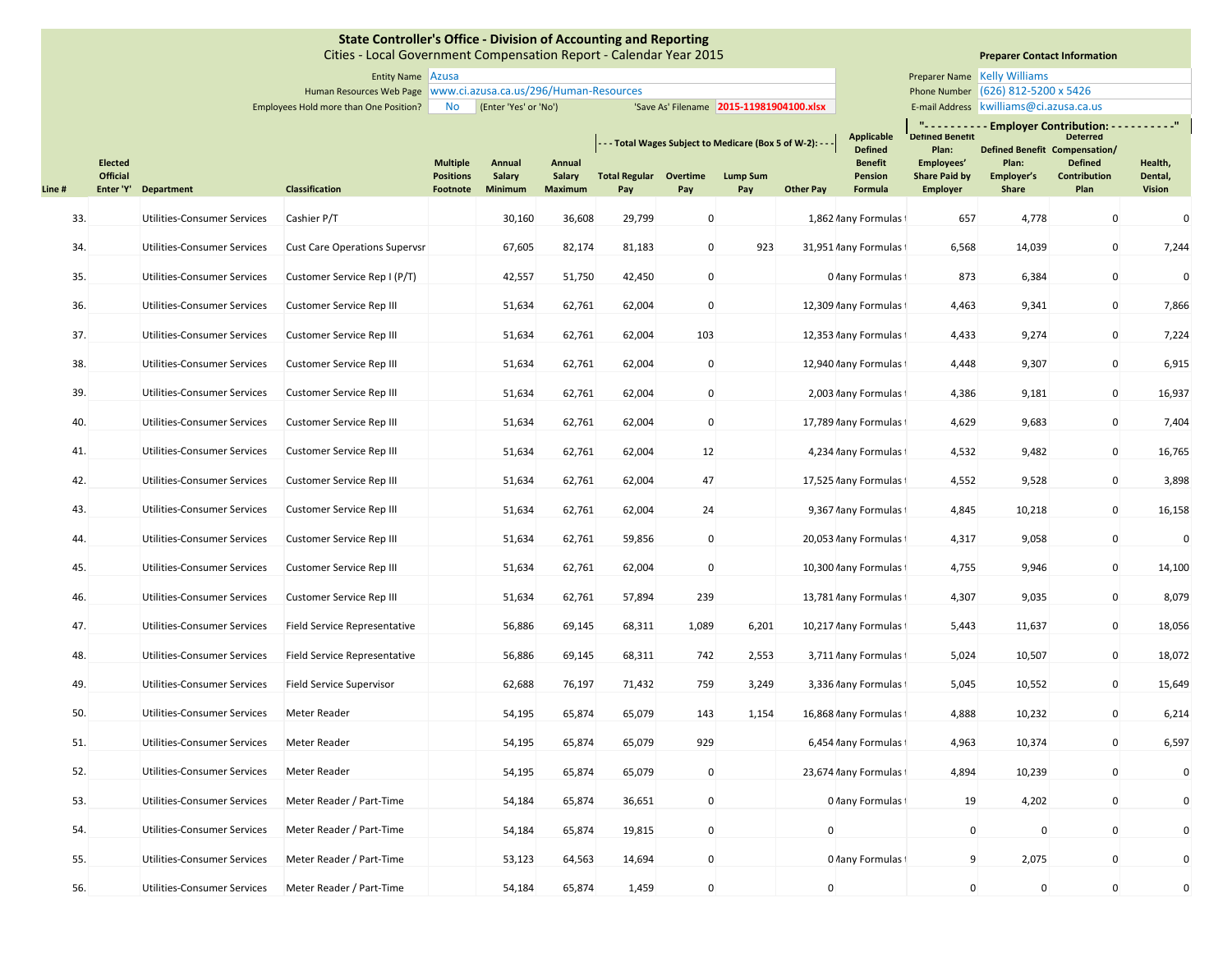Cities ‐ Local Government Compensation Report ‐ Calendar Year 2015

# **Preparer Contact Information**

Entity Name Preparer Name Azusa

Human Resources Web Page Phone Number www.ci.azusa.ca.us/296/Human‐Resources

Employees Hold more than One Position? No (Enter 'Yes' or 'No') 'Save As' Filename 2015-11981904100.xlsx | E-mail Address

**Preparer Name Kelly Williams** Phone Number (626) 812-5200 x 5426

E-mail Address | kwilliams@ci.azusa.ca.us

|        | <b>Elected</b>  |                                    |                                       | <b>Multiple</b>  | Annual  | Annual         |                      |              | - - Total Wages Subject to Medicare (Box 5 of W-2): - - |                  | <b>Applicable</b><br><b>Defined</b><br><b>Benefit</b> | Mada a a a<br><b>Detined Benetit</b><br>Plan:<br>Employees' | Defined Benefit Compensation/<br>Plan: | --- Employer Contribution: ----------"<br><b>Deterred</b><br><b>Defined</b> | Health,      |
|--------|-----------------|------------------------------------|---------------------------------------|------------------|---------|----------------|----------------------|--------------|---------------------------------------------------------|------------------|-------------------------------------------------------|-------------------------------------------------------------|----------------------------------------|-----------------------------------------------------------------------------|--------------|
|        | <b>Official</b> |                                    |                                       | <b>Positions</b> | Salary  | Salary         | <b>Total Regular</b> | Overtime     | <b>Lump Sum</b>                                         |                  | Pension                                               | <b>Share Paid by</b>                                        | Employer's                             | Contribution                                                                | Dental,      |
| Line # |                 | Enter 'Y' Department               | <b>Classification</b>                 | Footnote         | Minimum | <b>Maximum</b> | Pay                  | Pay          | Pay                                                     | <b>Other Pay</b> | Formula                                               | <b>Employer</b>                                             | <b>Share</b>                           | Plan                                                                        | Vision       |
|        |                 |                                    |                                       |                  |         |                |                      |              |                                                         |                  |                                                       |                                                             |                                        |                                                                             |              |
| 57.    |                 | <b>Utilities-Consumer Services</b> | Meter Reader / Part-Time              |                  | 54,184  | 65,874         | 38,874               | $\mathbf 0$  |                                                         | $\pmb{0}$        |                                                       | 12                                                          | 3,170                                  | $\pmb{0}$                                                                   | $\mathbf 0$  |
| 58.    |                 | <b>Utilities-Consumer Services</b> | Ofc Sp I/Wtr Drght Tech P/T           |                  | 33,238  | 39,853         | 31,113               | $\pmb{0}$    |                                                         |                  | 0 Too Many Forn                                       | 646                                                         | 4,691                                  | $\mathbf 0$                                                                 | $\mathbf 0$  |
|        |                 |                                    |                                       |                  |         |                |                      |              |                                                         |                  |                                                       |                                                             |                                        |                                                                             |              |
| 59.    |                 | <b>Utilities-Consumer Services</b> | Ofc Sp I/Wtr Drght Tech P/T           |                  | 33,238  | 39,853         | 23,550               | $\mathbf 0$  |                                                         | 1,177            |                                                       | $\mathbf 0$                                                 | $\mathbf 0$                            | $\mathbf 0$                                                                 | $\mathbf{0}$ |
| 60.    |                 | <b>Utilities-Consumer Services</b> | <b>Utility Programs Specialist</b>    |                  | 75,495  | 91,721         | 88,159               | $\mathbf{0}$ | 1,318                                                   |                  | 29,533 Too Many Forn                                  | 6,423                                                       | 17,310                                 | 1,800                                                                       | $\mathbf 0$  |
| 61.    | Y               | Council                            | Councilmember                         |                  | 4,800   | 4,800          | 4,800                | $\mathbf 0$  |                                                         |                  | 20,365 Too Many Forn                                  | 24                                                          | 778                                    | $\Omega$                                                                    | $\Omega$     |
| 62.    | Υ               | Council                            | Councilmember                         |                  | 4,800   | 4,800          | 4,800                | $\mathbf 0$  |                                                         |                  | 12,279 Too Many Forn                                  | 97                                                          | 630                                    | $\mathbf 0$                                                                 | 8,079        |
| 63.    | Y               | Council                            | Councilmember                         |                  | 4,800   | 4,800          | 4,800                | $\mathbf 0$  |                                                         |                  | 12,677 Too Many Forn                                  | 120                                                         | 778                                    | $\mathbf{0}$                                                                | 7,683        |
| 64.    | Y               | Council                            | Councilmember                         |                  | 4,800   | 4,800          | 4,800                | $\mathbf 0$  |                                                         |                  | 20,359 Too Many Forn                                  | 120                                                         | 778                                    | $\mathbf 0$                                                                 | $\Omega$     |
| 65.    | Y               | Council                            | Mayor                                 |                  | 4,800   | 4,800          | 4,800                | $\mathbf 0$  |                                                         |                  | 13,756 Too Many Forn                                  | 120                                                         | 778                                    | $\Omega$                                                                    | 6,597        |
| 66.    |                 | <b>City Clerk</b>                  | Administrative Technician             |                  | 50,690  | 61,047         | 52,710               | 2,625        |                                                         |                  | 11,374 Too Many Forn                                  | 24                                                          | 7,934                                  | 540                                                                         | 6,875        |
| 67.    |                 | <b>City Clerk</b>                  | <b>Assistant City Clerk</b>           |                  | 59,728  | 70,804         | 50,464               | $\mathbf 0$  | 44,222                                                  |                  | 23,713 Too Many Forn                                  | 4,100                                                       | 10,786                                 | 1,500                                                                       | 5,763        |
| 68.    | Y               | <b>City Clerk</b>                  | <b>City Clerk</b>                     |                  | 37,083  | 37,083         | 37,083               | $\mathbf{0}$ |                                                         |                  | 9,317 Too Many Forn                                   | 24                                                          | 5,582                                  | $\mathbf 0$                                                                 | 6,875        |
| 69.    |                 | <b>City Clerk</b>                  | Office Specialist II P/T              |                  | 36,442  | 43,763         | 18,590               | 0            |                                                         | 929              |                                                       | $\mathbf{0}$                                                | $\mathbf 0$                            | $\mathbf 0$                                                                 | $\mathbf 0$  |
| 70.    |                 | <b>City Clerk</b>                  | Office Specialist II P/T              |                  | 36,442  | 43,763         | 29,427               | $\Omega$     |                                                         |                  | 1,282 Too Many Forn                                   | 642                                                         | 4,660                                  | $\mathbf{0}$                                                                | $\Omega$     |
| 71.    |                 | City Clerk                         | Senior Office Specialist P/T          |                  | 41,912  | 50,398         | 32,120               | $\mathbf 0$  |                                                         |                  | 0 Too Many Forn                                       | 764                                                         | 5,570                                  | $\mathbf 0$                                                                 | 1,464        |
|        |                 |                                    | Apprentice Electr Test                |                  |         |                |                      |              |                                                         |                  |                                                       |                                                             |                                        |                                                                             |              |
| 72.    |                 | Utilities-Electric                 | Techncn                               |                  | 65,174  | 79,220         | 77,553               | 9,386        |                                                         |                  | 22,669 Too Many Forn                                  | 5,706                                                       | 11,932                                 | $\pmb{0}$                                                                   | $\mathbf 0$  |
| 73.    |                 | Utilities-Electric                 | <b>Electric Crew Supervisor</b>       |                  | 90,739  | 110,293        | 94,115               | 28,830       | 40,285                                                  |                  | 28,364 Too Many Forn                                  | 7,811                                                       | 16,366                                 | $\mathbf 0$                                                                 | 15,060       |
| 74.    |                 | Utilities-Electric                 | <b>Electric Crew Supervisor</b>       |                  | 90,739  | 110,293        | 108,962              | 35,489       |                                                         |                  | 19,415 Too Many Forn                                  | 8,508                                                       | 17,788                                 | $\mathbf 0$                                                                 | 16,158       |
| 75.    |                 | Utilities-Electric                 | <b>Electric Crew Supervisor</b>       |                  | 90,739  | 110,293        | 108,962              | 5,469        |                                                         |                  | 30,458 Too Many Forn                                  | 8,433                                                       | 17,630                                 | $\mathbf 0$                                                                 | 6,915        |
| 76.    |                 | Utilities-Electric                 | <b>Electric Distribtion Suprvisor</b> |                  | 101,175 | 122,979        | 121,495              | 3,689        |                                                         |                  | 23,834 Too Many Forn                                  | 9,405                                                       | 19,661                                 | $\pmb{0}$                                                                   | 18,056       |
| 77.    |                 | Utilities-Electric                 | Line Mechanic                         |                  | 82,286  | 100,019        | 98,812               | 5,212        |                                                         |                  | 8,043 Too Many Forn                                   | 7,369                                                       | 15,411                                 | $\mathbf 0$                                                                 | 17,043       |
| 78.    |                 | Utilities-Electric                 | Line Mechanic                         |                  | 82,286  | 100,019        | 98,812               | 21,639       |                                                         |                  | 24,970 Too Many Forn                                  | 7,362                                                       | 15,395                                 | $\pmb{0}$                                                                   | $\Omega$     |
| 79.    |                 | Utilities-Electric                 | Line Mechanic                         |                  | 80,672  | 98,057         | 28,735               | 3,914        | 735                                                     |                  | 2,145 Too Many Forn                                   | 2,200                                                       | 2,017                                  | $\mathbf 0$                                                                 | 6,024        |
| 80.    |                 | Utilities-Electric                 | Line Mechanic                         |                  | 82,286  | 100,019        | 98,812               | 22,256       |                                                         |                  | 11,431 Too Many Forn                                  | 7,364                                                       | 15,396                                 | $\mathbf 0$                                                                 | 13,751       |
| 81.    |                 | Utilities-Electric                 | Line Mechanic                         |                  | 80,672  | 98,057         | 47,143               | $\mathbf 0$  |                                                         |                  | 3,737 Too Many Forn                                   | 3,510                                                       | 6,383                                  | $\mathbf 0$                                                                 | 8,331        |
| 82.    |                 | Utilities-Electric                 | Line Mechanic                         |                  | 82,286  | 100,019        | 98,812               | 18,081       |                                                         |                  | 27,057 Too Many Forn                                  | 24                                                          | 16,017                                 | $\mathbf 0$                                                                 | $\mathbf{0}$ |
| 83.    |                 | Utilities-Electric                 | Line Mechanic                         |                  | 82,286  | 100,019        | 98,812               | 35,690       |                                                         |                  | 23,682 Too Many Forn                                  | 7,387                                                       | 15,451                                 | $\mathbf 0$                                                                 | 1,898        |
| 84.    |                 | Utilities-Electric                 | Line Mechanic                         |                  | 82,286  | 100,019        | 98,812               | 43,175       |                                                         |                  | 23,434 Too Many Forn                                  | 7,733                                                       | 16,175                                 | $\mathbf 0$                                                                 | 6,915        |
| 85.    |                 | Utilities-Electric                 | Office Specialist I                   |                  | 33,912  | 40,665         | 10,870               | $\mathbf 0$  | 503                                                     |                  | 3,313 Too Many Forn                                   | 8                                                           | 1,543                                  | $\mathbf 0$                                                                 | 2,561        |
| 86.    |                 | Utilities-Electric                 | Office Specialist I                   |                  | 34,590  | 41,478         | 9,699                | $\mathbf 0$  |                                                         |                  | 3,033 Too Many Forn                                   | $\overline{7}$                                              | 1,559                                  | $\mathbf 0$                                                                 | 1,081        |
| 87.    |                 | Utilities-Electric                 | Senior Electric Test Techncian        |                  | 83,170  | 101,094        | 99,874               | 13,568       | 12,094                                                  |                  | 12,019 Too Many Forn                                  | 7,423                                                       | 15,521                                 | $\mathbf 0$                                                                 | 13,751       |
| 88.    |                 | Engineering                        | Dir Of Pub Wrks/Cty Engineer          |                  | 151,846 | 151,846        | 123,968              | $\mathbf 0$  | 3,069                                                   |                  | 48,151 Too Many Forn                                  | 9,572                                                       | 17,529                                 | 3,330                                                                       | $\Omega$     |
| 89.    |                 | Engineering                        | <b>Engineering Assistant</b>          |                  | 56,785  | 68,455         | 57,498               | 977          | 825                                                     |                  | 10,413 Too Many Forn                                  | 4,087                                                       | 5,799                                  | $\mathbf 0$                                                                 | 6,915        |
| 90.    |                 | Engineering                        | <b>Engineering Assistant II</b>       |                  | 60,584  | 73,640         | 70,781               | 3,746        | 9,320                                                   |                  | 14,282 Too Many Forn                                  | 5,233                                                       | 7,419                                  | 540                                                                         | 6,915        |
| 91.    |                 | Engineering                        | Public Works Inspector                |                  | 61,768  | 74,719         | 71,818               | 1,787        | 648                                                     |                  | 5,311 Too Many Forn                                   | 5,123                                                       | 7,261                                  | 540                                                                         | 16,152       |
| 92.    |                 | Finance                            | <b>Accts Payable Specialist</b>       |                  | 53,142  | 64,027         | 61,540               | 143          |                                                         |                  | 13,391 Too Many Forn                                  | 4,647                                                       | 6,589                                  | 540                                                                         | 8,339        |
| 93.    |                 | Finance                            | <b>Budget Analyst</b>                 |                  | 72,080  | 87,046         | 80,843               | 2,895        | 1,259                                                   |                  | 10,342 Too Many Forn                                  | 24                                                          | 12,187                                 | 540                                                                         | 7,683        |
| 94.    | Y               | Finance                            | <b>City Treasurer</b>                 |                  | 31,523  | 31,523         | 31,523               | $\mathbf 0$  |                                                         |                  | 32 Too Many Forn                                      | 24                                                          | 4,755                                  | $\mathbf 0$                                                                 | 16,152       |
| 95.    |                 | Finance                            | Director Of Finance                   |                  | 144,990 | 144,990        | 142,200              | $\mathbf 0$  | 1,351                                                   |                  | 31,657 Too Many Forn                                  | 10,161                                                      | 14,373                                 | 2,160                                                                       | $\Omega$     |
| 96.    |                 | Finance                            | Jr Accountant/Payroll Specist         |                  | 53,142  | 64,027         | 61,540               | 2,056        | 13,212                                                  |                  | 963 Too Many Forn                                     | 4,523                                                       | 6,417                                  | 540                                                                         | 16,152       |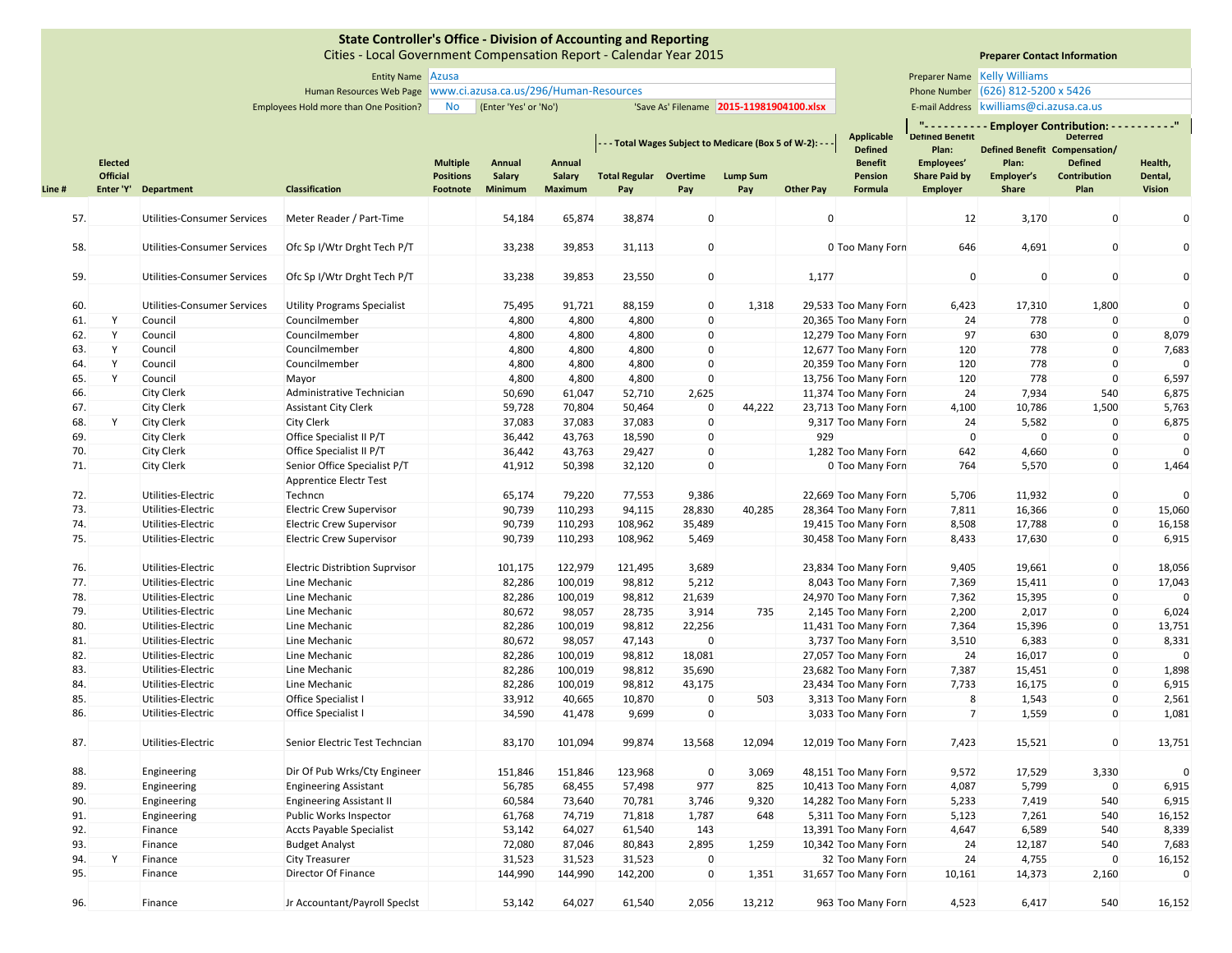Cities ‐ Local Government Compensation Report ‐ Calendar Year 2015

# **Preparer Contact Information**

| <b>Entity Name Azusa</b> |                                                                   | <b>Preparer Name Kelly Williams</b> |                                    |
|--------------------------|-------------------------------------------------------------------|-------------------------------------|------------------------------------|
|                          | Juman Resources Web Page   www.ci.azusa.ca.us/296/Human-Resources |                                     | Phone Number (626) 812-5200 x 5426 |

Employees Hold more than One Position? No (Enter 'Yes' or 'No') 'Save As' Filename 2015-11981904100.xlsx | E-mail Address E-mail Address | kwilliams@ci.azusa.ca.us

|        | <b>Elected</b>  |                               |                                       | <b>Multiple</b>  | Annual  | Annual         |                      |              | - - - Total Wages Subject to Medicare (Box 5 of W-2): - - - |                  | <b>Applicable</b><br><b>Defined</b><br><b>Benefit</b> | <b>Detined Benetit</b><br>Plan:<br>Employees' | Plan:        | "- - - - - - - - - Employer Contribution: - - -<br><b>Deterred</b><br><b>Defined Benefit Compensation/</b><br><b>Defined</b> | Health,       |
|--------|-----------------|-------------------------------|---------------------------------------|------------------|---------|----------------|----------------------|--------------|-------------------------------------------------------------|------------------|-------------------------------------------------------|-----------------------------------------------|--------------|------------------------------------------------------------------------------------------------------------------------------|---------------|
|        | <b>Official</b> |                               |                                       | <b>Positions</b> | Salary  | Salary         | <b>Total Regular</b> | Overtime     | <b>Lump Sum</b>                                             |                  | Pension                                               | <b>Share Paid by</b>                          | Employer's   | <b>Contribution</b>                                                                                                          | Dental,       |
| Line # | Enter 'Y'       | Department                    | <b>Classification</b>                 | Footnote         | Minimum | <b>Maximum</b> | Pay                  | Pay          | Pay                                                         | <b>Other Pay</b> | Formula                                               | <b>Employer</b>                               | <b>Share</b> | Plan                                                                                                                         | <b>Vision</b> |
|        | 97.             | Finance                       | Senior Accountant                     |                  | 72,080  | 87,046         | 83,666               | 2,180        |                                                             |                  | 1,944 Too Many Forn                                   | 6,025                                         | 8,535        | 540                                                                                                                          | 16,152        |
|        | 98.             | Finance                       | Senior Accountant                     |                  | 72,080  | 87,046         | 83,666               | $\mathbf 0$  | 1,503                                                       |                  | 23,215 Too Many Forn                                  | 6,135                                         | 8,692        | 540                                                                                                                          | 1,500         |
| 99.    |                 | Finance                       | Senior Admin Tech                     |                  | 53,142  | 64,027         | 61,540               | 842          |                                                             |                  | 22,443 Too Many Forn                                  | 4,563                                         | 6,471        | 540                                                                                                                          | $\mathbf{0}$  |
| 100.   |                 | Finance                       | Util Adm & Fin Svc Mgr                |                  | 85,501  | 103,940        | 97,160               | $\mathbf 0$  |                                                             |                  | 21,501 Too Many Forn                                  | 7,013                                         | 9,968        | 1,800                                                                                                                        | $\pmb{0}$     |
| 101.   |                 | Human Resources               | Director Of Human Resources           |                  | 130,050 | 130,050        | 101,730              | $\mathbf 0$  |                                                             |                  | 12,220 Too Many Forn                                  | 7,141                                         | 8,354        | 2,970                                                                                                                        | 5,186         |
| 102.   |                 | Human Resources               | Hr/Risk Mgt Analyst                   |                  | 60,116  | 72,505         | 68,337               | $\mathbf{0}$ | 1,340                                                       |                  | 1,448 Too Many Forn                                   | 24                                            | 10,249       | 540                                                                                                                          | 15,870        |
| 103.   |                 | Human Resources               | Human Resources Tech                  |                  | 50,690  | 61,047         | 32,712               | $\mathbf 0$  |                                                             |                  | 11,413 Too Many Forn                                  | 2,306                                         | 3,459        | 360                                                                                                                          | $\mathbf 0$   |
| 104.   |                 | <b>Human Resources</b>        | Human Resources Tech P/T              |                  | 48,714  | 58,656         | 17,386               | $\mathbf{0}$ | 12,461                                                      |                  | 0 Too Many Forn                                       | 130                                           | 166          | $\Omega$                                                                                                                     | $\mathbf 0$   |
|        |                 |                               |                                       |                  |         |                |                      |              |                                                             |                  |                                                       |                                               |              |                                                                                                                              |               |
| 105.   |                 | <b>Human Resources</b>        | Interim Dir Of Hr & Risk Mgmt         |                  | 135,158 | 135,158        | 21,882               | $\mathbf 0$  |                                                             | 1,245            |                                                       | $\mathbf{0}$                                  | $\Omega$     | $\mathbf{0}$                                                                                                                 | $\Omega$      |
| 106.   |                 | <b>Information Technology</b> | Director Of It & Library Svcs         |                  | 137,849 | 137,849        | 135,196              | $\mathbf 0$  | 9,608                                                       |                  | 56,979 Too Many Forn                                  | 9,662                                         | 28,760       | 180                                                                                                                          | 6,915         |
|        |                 |                               |                                       |                  |         |                |                      |              |                                                             |                  |                                                       |                                               |              |                                                                                                                              |               |
| 107.   |                 | <b>Information Technology</b> | <b>Information Systems Manager</b>    |                  | 84,795  | 103,069        | 99,067               | $\mathbf 0$  | 1,986                                                       |                  | 8,103 Too Many Forn                                   | 7,253                                         | 19,547       | 1,800                                                                                                                        | 16,152        |
| 108.   |                 | <b>Information Technology</b> | <b>Information Tech Analyst</b>       |                  | 58,252  | 70,251         | 67,523               | 383          |                                                             |                  | 14,782 Too Many Forn                                  | 4,982                                         | 7,062        | 540                                                                                                                          | 6,915         |
| 109.   |                 | <b>Information Technology</b> | Senior Info Tech Analyst              |                  | 72,420  | 87,986         | 84,569               | 1,805        | 4,167                                                       |                  | 10,089 Too Many Forn                                  | 6,045                                         | 8,567        | 540                                                                                                                          | 8,915         |
| 110.   |                 | <b>Information Technology</b> | Senior Info Tech Analyst              |                  | 72,420  | 87,986         | 84,569               | 189          | 5,894                                                       |                  | 3,717 Too Many Forn                                   | 6,154                                         | 8,717        | 540                                                                                                                          | 16,152        |
| 111.   |                 | <b>Information Technology</b> | Senior Info Tech Analyst              |                  | 72,420  | 87,986         | 84,569               | $\mathbf 0$  | 4,282                                                       |                  | 3,792 Too Many Forn                                   | 6,259                                         | 8,865        | 540                                                                                                                          | 16,152        |
| 112.   |                 | Library                       | Administrative Analyst P/T            |                  | 57,762  | 69,680         | 397                  | $\mathbf 0$  |                                                             | $\mathbf{0}$     |                                                       | $\mathbf{0}$                                  | $\mathbf 0$  | $\mathbf{0}$                                                                                                                 | $\mathbf{0}$  |
|        |                 |                               |                                       |                  |         |                |                      |              |                                                             |                  |                                                       |                                               |              |                                                                                                                              |               |
| 113.   |                 | Library                       | Administrative Assistant P/T          |                  | 39,853  | 48,422         | 7,526                | $\mathbf 0$  |                                                             | 365              |                                                       | $\mathbf 0$                                   | $\mathbf 0$  | $\mathbf{0}$                                                                                                                 | $\mathbf{0}$  |
| 114.   |                 | Library                       | Administrative Assistant P/T          |                  | 39,853  | 48,422         | 24,614               | $\mathbf 0$  |                                                             | $\Omega$         |                                                       | $\pmb{0}$                                     | $\mathbf 0$  | $\Omega$                                                                                                                     | $\mathbf{0}$  |
| 115.   |                 | Library                       | Administrative Assistant P/T          |                  | 39,853  | 48,422         | 23,380               | $\mathbf 0$  |                                                             | 1,463            |                                                       | $\mathbf{0}$                                  | $\mathbf 0$  | $\Omega$                                                                                                                     |               |
| 116.   |                 | Library                       | City Librarian                        |                  | 73,596  | 89,456         | 85,825               | $\mathbf 0$  | 1,626                                                       |                  | 13,031 Too Many Forn                                  | 6,033                                         | 16,264       | 1,800                                                                                                                        | 5,694         |
|        |                 |                               | Department Intern / Part-             |                  |         |                |                      |              |                                                             |                  |                                                       |                                               |              |                                                                                                                              |               |
| 117.   |                 | Library                       | Time                                  |                  | 21,445  | 26,104         | 3,991                | $\mathbf 0$  |                                                             | $\mathbf 0$      |                                                       | $\mathbf 0$                                   | $\mathbf 0$  | $\mathbf{0}$                                                                                                                 | $\mathbf 0$   |
|        |                 |                               |                                       |                  |         |                |                      |              |                                                             |                  |                                                       |                                               |              |                                                                                                                              |               |
| 118.   |                 | Library                       | Information Tech Analyst P/T          |                  | 55,973  | 67,517         | 27,722               | $\mathbf 0$  |                                                             | 423              |                                                       | $\mathbf 0$                                   | $\mathbf 0$  | $\mathbf 0$                                                                                                                  | $\mathbf 0$   |
| 119.   |                 | Library                       | Librarian P/T                         |                  | 49,171  | 59,218         | 9,142                | $\mathbf 0$  |                                                             | $\mathbf{0}$     |                                                       | $\mathbf 0$                                   | $\mathbf 0$  | $\Omega$                                                                                                                     | $\pmb{0}$     |
| 120.   |                 | Library                       | Librarian P/T                         |                  | 49,171  | 59,218         | 10,005               | $\mathbf 0$  |                                                             | $\mathbf{0}$     |                                                       | $\mathbf 0$                                   | $\mathbf 0$  | $\Omega$                                                                                                                     | $\mathbf 0$   |
| 121.   |                 | Library                       | Librarian P/T                         |                  | 49,171  | 59,218         | 27,375               | $\Omega$     |                                                             |                  | 0 Too Many Forn                                       | 569                                           | 4,026        | $\Omega$                                                                                                                     | $\mathbf{0}$  |
| 122.   |                 | Library                       | Librarian P/T                         |                  | 49,171  | 59,218         | 4,820                | $\Omega$     |                                                             | $\mathbf{0}$     |                                                       | $\mathbf 0$                                   | $\mathbf 0$  | $\Omega$                                                                                                                     | $\mathbf 0$   |
| 123.   |                 | Library                       | Library Aide / Part-Time              |                  | 21,445  | 26,104         | 11,901               | $\pmb{0}$    |                                                             | 961              |                                                       | $\mathbf 0$                                   | $\mathbf 0$  | $\mathbf 0$                                                                                                                  | $\mathbf 0$   |
| 124.   |                 | Library                       | Library Aide / Part-Time              |                  | 21,445  | 26,104         | 4,520                | $\Omega$     |                                                             |                  | 0 Too Many Forn                                       | 11                                            | 682          | $\Omega$                                                                                                                     | $\mathbf 0$   |
| 125.   |                 | Library                       | Library Aide / Part-Time              |                  | 21,445  | 26,104         | 443                  | $\Omega$     |                                                             | $\mathbf{0}$     |                                                       | $\mathbf 0$                                   | $\mathbf 0$  | $\Omega$                                                                                                                     | $\pmb{0}$     |
| 126.   |                 | Library                       | Library Aide / Part-Time              |                  | 21,445  | 26,104         | 4,627                | $\mathbf 0$  |                                                             | 222              |                                                       | $\pmb{0}$                                     | $\mathbf 0$  | $\Omega$                                                                                                                     | $\mathbf 0$   |
| 127.   |                 | Library                       | Library Aide / Part-Time              |                  | 21,445  | 26,104         | 9,391                | 0            |                                                             | 115              |                                                       | $\mathbf 0$                                   | $\mathbf 0$  | $\Omega$                                                                                                                     | $\mathbf 0$   |
| 128.   |                 | Library                       | Library Aide / Part-Time              |                  | 21,445  | 26,104         | 7,409                | 0            |                                                             | 324              |                                                       | $\mathbf 0$                                   | $\Omega$     | $\Omega$                                                                                                                     | $\mathbf{0}$  |
| 129.   |                 | Library                       | Library Aide / Part-Time              |                  | 21,445  | 26,104         | 82                   | $\mathbf 0$  |                                                             | $\mathbf 0$      |                                                       | $\pmb{0}$                                     | $\mathbf 0$  | $\Omega$                                                                                                                     | $\mathbf 0$   |
| 130.   |                 | Library                       | Library Aide / Part-Time              |                  | 21,445  | 26,104         | 9,995                | 0            |                                                             | 585              |                                                       | $\mathbf 0$                                   | $\mathbf 0$  | $\Omega$                                                                                                                     | $\pmb{0}$     |
| 131.   |                 | Library                       | Library Aide / Part-Time              |                  | 21,445  | 26,104         | 12,153               | $\mathbf 0$  |                                                             | $\Omega$         |                                                       | $\mathbf 0$                                   | $\mathbf 0$  | $\Omega$                                                                                                                     | $\Omega$      |
| 132.   |                 | Library                       | Library Assistant III                 |                  | 40,481  | 48,637         | 42,946               | 113          |                                                             |                  | 13,574 Too Many Forn                                  | 3,212                                         | 4,570        | 540                                                                                                                          | 6,166         |
| 133.   |                 | Library                       | Library Assistant III                 |                  | 40,481  | 48,637         | 46,749               | 89           |                                                             |                  | 14,741 Too Many Forn                                  | 3,536                                         | 5,021        | 540                                                                                                                          | 6,347         |
| 134.   |                 | Library                       | Library Assistant III                 |                  | 40,481  | 48,637         | 46,749               | 120          |                                                             |                  | 19,583 Too Many Forn                                  | 3,507                                         | 4,980        | 540                                                                                                                          | 600           |
| 135.   |                 | Library                       | Library Circulation Asst P/T          |                  | 23,754  | 28,808         | 18,575               | $\mathbf{0}$ |                                                             |                  | 0 Too Many Forn                                       | 17                                            | 1,919        | $\mathbf{0}$                                                                                                                 | $\mathbf 0$   |
|        |                 |                               |                                       |                  |         |                |                      |              |                                                             |                  |                                                       |                                               |              |                                                                                                                              |               |
| 136.   |                 | Library                       | <b>Library Circulation Supervisor</b> |                  | 47,203  | 57,376         | 55,148               | 120          |                                                             |                  | 15,041 Too Many Forn                                  | 4,040                                         | 5,732        | 540                                                                                                                          | 4,719         |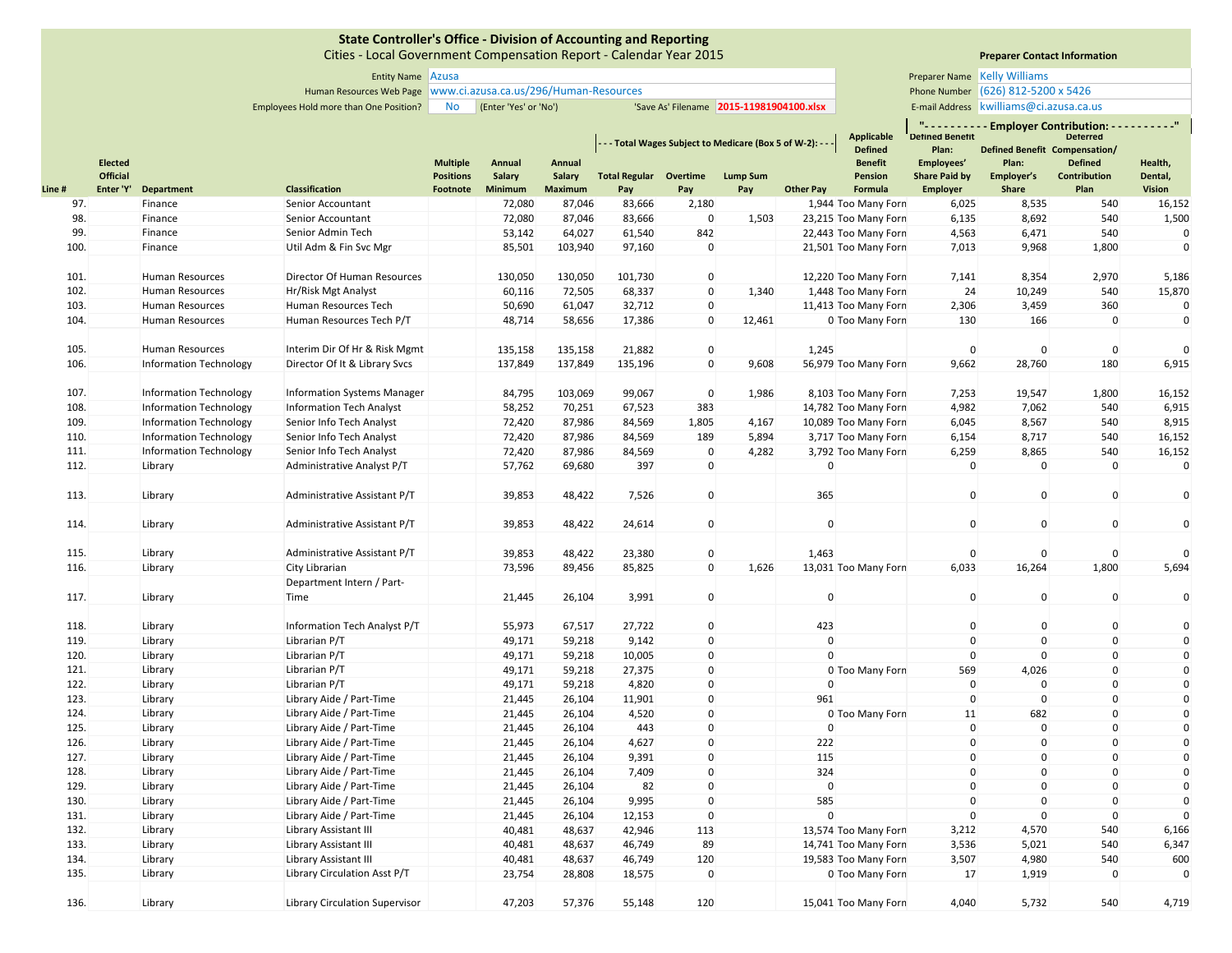Cities ‐ Local Government Compensation Report ‐ Calendar Year 2015

Entity Name Preparer Name Azusa Human Resources Web Page Phone Number www.ci.azusa.ca.us/296/Human‐Resources

**Preparer Contact Information**

**" ‐ ‐ ‐ ‐ ‐ ‐ ‐ ‐ ‐ ‐ Employer Contribution: ‐ ‐ ‐ ‐ ‐ ‐ ‐ ‐ ‐ ‐"**

**Preparer Name Kelly Williams** Phone Number (626) 812-5200 x 5426

Employees Hold more than One Position? No (Enter 'Yes' or 'No') 'Save As' Filename 2015-11981904100.xlsx | E-mail Address E-mail Address | kwilliams@ci.azusa.ca.us

|        | <b>Elected</b>  |                  |                                    | <b>Multiple</b>  | Annual  | Annual  |                               |             | - - - Total Wages Subject to Medicare (Box 5 of W-2): - - |                  | Applicable<br><b>Defined</b><br><b>Benefit</b> | <b>Detined Benetit</b><br>Plan:<br>Employees' | Plan:        | <b>Deterred</b><br>Defined Benefit Compensation/<br><b>Defined</b> | Health,            |
|--------|-----------------|------------------|------------------------------------|------------------|---------|---------|-------------------------------|-------------|-----------------------------------------------------------|------------------|------------------------------------------------|-----------------------------------------------|--------------|--------------------------------------------------------------------|--------------------|
|        | <b>Official</b> |                  |                                    | <b>Positions</b> | Salary  | Salary  | <b>Total Regular Overtime</b> |             | <b>Lump Sum</b>                                           |                  | Pension                                        | <b>Share Paid by</b>                          | Employer's   | Contribution                                                       | Dental,            |
| Line # | Enter 'Y'       | Department       | Classification                     | Footnote         | Minimum | Maximum | Pay                           | Pay         | Pay                                                       | <b>Other Pay</b> | Formula                                        | <b>Employer</b>                               | Share        | Plan                                                               | <b>Vision</b>      |
| 137.   |                 | Library          | Library Page / Part-Time           |                  | 20,467  | 24,835  | 11,331                        | $\mathbf 0$ |                                                           | 1,118            |                                                | $\mathbf 0$                                   | $\mathbf 0$  | $\mathbf{0}$                                                       | 0                  |
| 138.   |                 | Library          | Library Page / Part-Time           |                  | 20,467  | 24,835  | 11,123                        | $\mathbf 0$ |                                                           | 208              |                                                | $\mathbf 0$                                   | $\mathbf{0}$ | $\mathbf 0$                                                        | $\Omega$           |
| 139.   |                 | Library          | Library Page / Part-Time           |                  | 20,467  | 24,835  | 11,480                        | $\Omega$    |                                                           | 1,782            |                                                | $\mathbf 0$                                   | $\Omega$     | $\mathbf 0$                                                        | $\mathbf 0$        |
| 140.   |                 | Library          | Lit Program Asst P/T               |                  | 32,323  | 39,312  | 14,982                        | $\mathbf 0$ |                                                           | $\Omega$         |                                                | $\mathbf{0}$                                  | $\mathbf{0}$ | $\mathbf 0$                                                        | $\mathbf 0$        |
| 141.   |                 | Library          | Lit Srv & Adlt Ed Coord P/T        |                  | 49,171  | 59,779  | 39,405                        | $\mathbf 0$ |                                                           |                  | 0 Too Many Forn                                | 908                                           | 6,648        | $\mathbf 0$                                                        | 1,464              |
| 142.   |                 | Library          | Senior Librarian Youth Svcs        |                  | 56,249  | 67,803  | 65,171                        | 46          |                                                           |                  | 9,568 Too Many Forn                            | 4,586                                         | 6,503        | 540                                                                | 7,683              |
| 143.   |                 | Library          | Senior Office Specialist           |                  | 43,617  | 52,449  | 50,412                        | 65          |                                                           |                  | 16,312 Too Many Forn                           | 3,721                                         | 5,282        | 540                                                                | 3,567              |
| 144.   |                 | Park Maintenance | Asst Park Maint Wrk I P/T          |                  | 29,848  | 36,296  | 4,221                         | $\mathbf 0$ |                                                           |                  | 211 Too Many Forn                              | 95                                            | 702          | $\mathbf{0}$                                                       | $\pmb{0}$          |
| 145.   |                 | Park Maintenance | Asst Park Maint Wrk I P/T          |                  | 29,848  | 36,296  | 35,079                        | 1,440       |                                                           |                  | 188 Too Many Forn                              | 726                                           | 5,284        | $\mathbf 0$                                                        | $\mathbf 0$        |
| 146.   |                 | Park Maintenance | Asst Park Maint Wrk I P/T          |                  | 29,848  | 36,296  | 20,933                        | $\mathbf 0$ |                                                           |                  | 423 Too Many Forn                              | 443                                           | 3,180        | $\mathbf 0$                                                        | $\mathbf 0$        |
| 147.   |                 | Park Maintenance | Asst Park Maint Wrk I P/T          |                  | 29,848  | 36,296  | 4,914                         | $\mathbf 0$ |                                                           | 84               |                                                | $\mathbf 0$                                   | $\mathbf 0$  | $\mathbf 0$                                                        | $\mathbf 0$        |
| 148.   |                 | Park Maintenance | Asst Park Maint Wrk I P/T          |                  | 29,848  | 36,296  | 34,961                        | 1,387       |                                                           |                  | 0 Too Many Forn                                | 723                                           | 5,267        | $\mathbf 0$                                                        | $\pmb{0}$          |
| 149.   |                 | Park Maintenance | Asst Park Maint Wrk I P/T          |                  | 29,848  | 36,296  | 20,147                        | $\mathbf 0$ |                                                           |                  | 0 Too Many Forn                                | 427                                           | 3,086        | $\mathbf 0$                                                        | $\mathbf 0$        |
| 150.   |                 | Park Maintenance | Asst Park Maint Wrk I P/T          |                  | 29,848  | 36,296  | 9,794                         | 366         |                                                           |                  | 0 Too Many Forn                                | 204                                           | 1,404        | $\mathbf 0$                                                        | $\mathbf 0$        |
| 151.   |                 | Park Maintenance | Park Maint Crew Supervisor         |                  | 55,718  | 67,158  | 59,806                        | 625         | 1,186                                                     |                  | 8,200 Too Many Forn                            | 4,474                                         | 6,365        | 540                                                                | 12,851             |
| 152.   |                 | Park Maintenance | Park Maint Supervisor              |                  | 62,451  | 75,342  | 69,027                        | 1,872       | 745                                                       |                  | 28,425 Too Many Forn                           | 5,617                                         | 8,249        | 540                                                                | $\mathbf 0$        |
| 153.   |                 | Park Maintenance | Park Maint Worker III              |                  | 50,690  | 61,047  | 58,676                        | $\mathbf 0$ |                                                           |                  | 17,156 Too Many Forn                           | 4,148                                         | 5,884        | 540                                                                | 805                |
| 154.   |                 | Park Maintenance | Park Maint Worker III              |                  | 50,690  | 61,047  | 58,676                        | 91          | 4,837                                                     |                  | 22,378 Too Many Forn                           | 4,441                                         | 6,299        | 540                                                                | $\mathbf 0$        |
| 155.   |                 | Park Maintenance | Park Maint Worker III              |                  | 50,690  | 61,047  | 58,676                        | 635         | 1,081                                                     |                  | 13,407 Too Many Forn                           | 4,441                                         | 6,299        | 540                                                                | 15,145             |
| 156.   |                 | Park Maintenance | Park Maint Worker III              |                  | 50,690  | 61,047  | 58,676                        | 1,147       |                                                           |                  | 1,961 Too Many Forn                            | 4,148                                         | 5,884        | 540                                                                | 15,649             |
| 157.   |                 | Park Maintenance | <b>Recreation Superintendent</b>   |                  | 71,563  | 86,985  | 83,607                        | $\mathbf 0$ |                                                           |                  | 21,907 Too Many Forn                           | 6,187                                         | 16,673       | 1,800                                                              | 6,915              |
| 158.   |                 | Planning         | <b>Assistant Planner</b>           |                  | 58,984  | 71,128  | 58,243                        | 1,102       |                                                           |                  | 15,130 Too Many Forn                           | 24                                            | 9,102        | 585                                                                | 6,486              |
| 159.   |                 | Planning         | Associate Planner                  |                  | 65,502  | 79,051  | 5,319                         | $\mathbf 0$ |                                                           |                  | 1,335 Too Many Forn                            | 374                                           | 589          | $\mathbf 0$                                                        | 55                 |
|        |                 |                  | Economic & Comm Dev                |                  |         |         |                               |             |                                                           |                  |                                                |                                               |              |                                                                    |                    |
| 160.   |                 | Planning         | Director                           |                  | 166,544 | 166,544 | 163,339                       | $\mathbf 0$ | 3,078                                                     |                  | 11,346 Too Many Forn                           | 11,668                                        | 34,733       | 180                                                                | 15,366             |
| 161.   |                 | Planning         | Senior Planner                     |                  | 70,224  | 85,358  | 37,416                        | 359         | 3,209                                                     |                  | 8,077 Too Many Forn                            | 2,848                                         | 3,716        | 270                                                                | 4,757              |
| 162.   |                 | Police           | Admin Tech Pt-Police               |                  | 48,714  | 58,656  | 9,418                         | $\mathbf 0$ |                                                           | $\Omega$         |                                                | $\Omega$                                      | $\mathbf 0$  | $\mathbf 0$                                                        |                    |
| 163.   |                 | Police           | <b>Administrative Analyst</b>      |                  | 60,116  | 72,505  | 69,690                        | 264         | 681                                                       |                  | 18,337 Too Many Forn                           | 5,195                                         | 7,372        | 540                                                                | 6,014              |
|        |                 |                  |                                    |                  |         |         |                               |             |                                                           |                  |                                                |                                               |              |                                                                    |                    |
| 164.   |                 | Police           | Administrative Assistant P/T       |                  | 39,853  | 48,422  | 11,556                        | $\mathbf 0$ |                                                           | $\Omega$         |                                                | $\Omega$                                      | $\mathbf 0$  | $\mathbf{0}$                                                       |                    |
| 165.   |                 | Police           | Chief Of Police                    |                  | 194,997 | 194,997 | 186,468                       | $\mathbf 0$ |                                                           |                  | 73,289 Too Many Forn                           | 18,043                                        | 44,395       | 4,380                                                              | $\Omega$<br>18,156 |
|        |                 |                  |                                    |                  |         |         |                               |             |                                                           |                  |                                                |                                               |              |                                                                    |                    |
| 166.   |                 | Police           | <b>Community Svc Officer Field</b> |                  | 49,519  | 59,703  | 57,384                        | 37,411      | 1,182                                                     |                  | 14,909 Too Many Forn                           | 4,442                                         | 6,309        | 540                                                                | 8,426              |
| 167.   |                 | Police           | <b>Community Svc Officer Field</b> |                  | 49,519  | 59,703  | 57,384                        | 3,758       | 1,127                                                     |                  | 15,508 Too Many Forn                           | 4,305                                         | 6,116        | 540                                                                | 6,875              |
| 168.   |                 | Police           | Community Svc Officer Field        |                  | 49,519  | 59,703  | 28,926                        | 330         |                                                           |                  | 12,819 Too Many Forn                           | 2,186                                         | 3,434        | 315                                                                |                    |
| 169.   |                 | Police           | Court Liaison Offcr                |                  | 62,070  | 74,862  | 71,955                        | 275         |                                                           |                  | 9,585 Too Many Forn                            | 5,408                                         | 7,673        | 540                                                                | 17,448             |
|        |                 |                  |                                    |                  |         |         |                               |             |                                                           |                  |                                                |                                               |              |                                                                    |                    |
| 170.   |                 | Police           | <b>Information Systems Manager</b> |                  | 84,795  | 103,069 | 99,067                        | $\pmb{0}$   | 1,986                                                     |                  | 25,181 Too Many Forn                           | 7,306                                         | 19,707       | 1,800                                                              | $\pmb{0}$          |
| 171.   |                 | Police           | <b>Information Tech Analyst</b>    |                  | 58,252  | 70,251  | 18,304                        | 463         |                                                           |                  | 7,350 Too Many Forn                            | 8                                             | 3,084        | 180                                                                | $\mathbf 0$        |
| 172.   |                 | Police           | Jail, Fleet & Fac Coord            |                  | 47,161  | 56,860  | 54,652                        | 3,237       |                                                           |                  | 21,413 Too Many Forn                           | 4,054                                         | 5,762        | 540                                                                | $\pmb{0}$          |
| 173.   |                 | Police           | Office Specialist I P/T            |                  | 33,238  | 39,853  | 29,007                        | $\Omega$    |                                                           |                  | 0 Too Many Forn                                | 604                                           | 4,374        | $\Omega$                                                           | $\mathbf 0$        |
|        |                 |                  | Police Adminstrtive Servc          |                  |         |         |                               |             |                                                           |                  |                                                |                                               |              |                                                                    |                    |
| 174.   |                 | Police           | Mngr                               |                  | 83,100  | 102,026 | 102,026                       | $\mathbf 0$ | 5,957                                                     |                  | 24,148 Too Many Forn                           | 7,390                                         | 15,732       | 1,800                                                              | 661                |
| 175.   |                 | Police           | Police Aide III / Part-Time        |                  | 22,984  | 27,934  | 14,668                        | $\Omega$    |                                                           |                  | 0 Too Many Forn                                | 24                                            | 2,264        | $\mathbf{0}$                                                       | $\pmb{0}$          |
| 176.   |                 | Police           | Police Aide III / Part-Time        |                  | 22,984  | 27,934  | 15,108                        | $\mathbf 0$ |                                                           |                  | 0 Too Many Forn                                | 24                                            | 2,309        | $\mathbf 0$                                                        | $\pmb{0}$          |
| 177.   |                 | Police           | Police Aide III / Part-Time        |                  | 22,984  | 27,934  | 12,195                        | $\mathbf 0$ |                                                           |                  | 0 Too Many Forn                                | 24                                            | 1,885        | $\mathbf 0$                                                        | $\mathbf 0$        |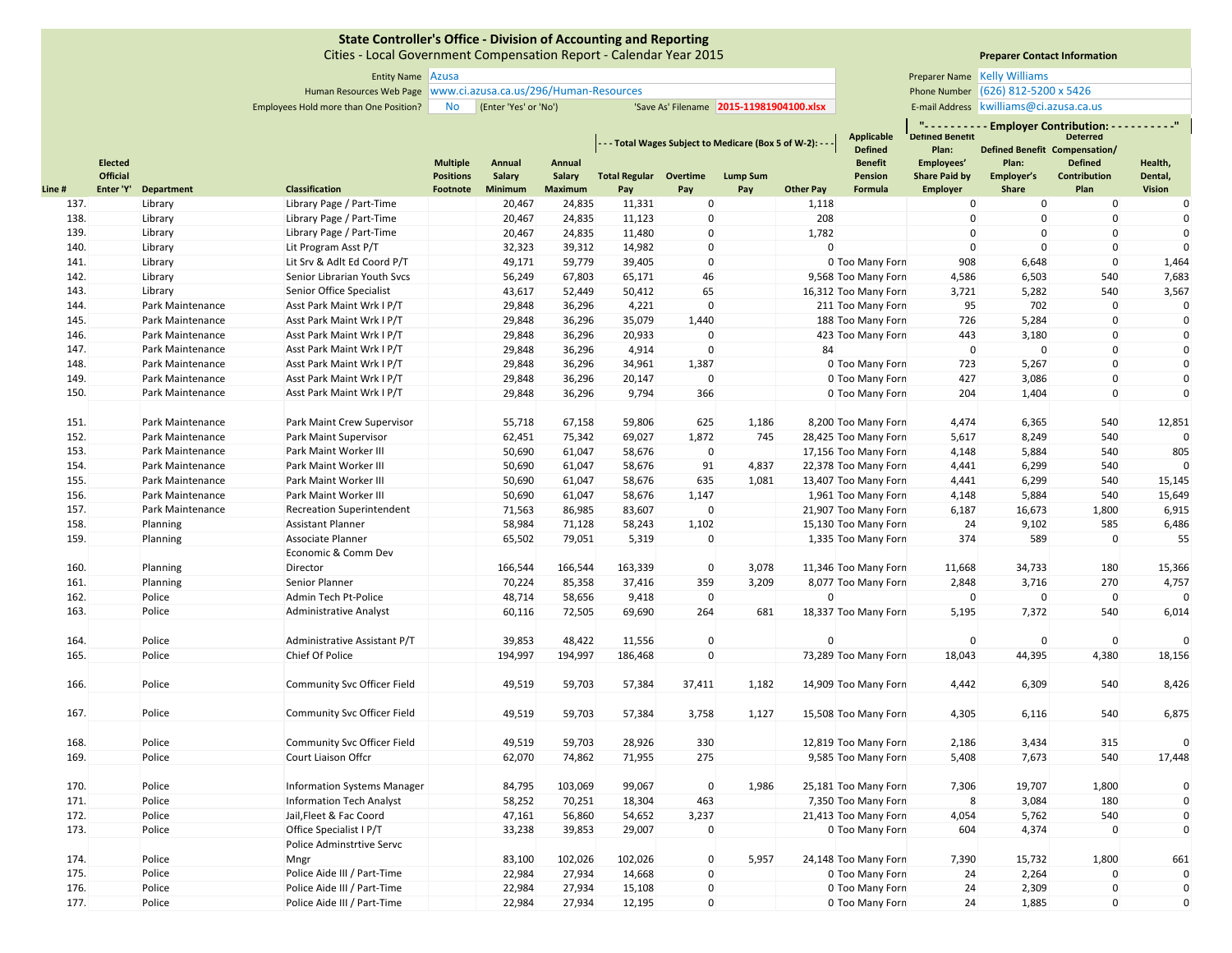Cities ‐ Local Government Compensation Report ‐ Calendar Year 2015

Entity Name Preparer Name Azusa Human Resources Web Page Phone Number www.ci.azusa.ca.us/296/Human‐Resources **Preparer Name Kelly Williams** Phone Number (626) 812-5200 x 5426

Employees Hold more than One Position? No (Enter 'Yes' or 'No') 'Save As' Filename 2015-11981904100.xlsx | E-mail Address E-mail Address kwilliams@ci.azusa.ca.us

|        |                                   |                   |                       |                                     |                  |                         |                               |             | - - - Total Wages Subject to Medicare (Box 5 of W-2): - - - |                  | <b>Applicable</b><br><b>Defined</b> | $\mathbf{u}$<br><b>Detined Benetit</b><br>Plan: | <b>Employer Contribution:</b><br><b>Defined Benefit Compensation/</b> | <b>Deterred</b>                |                    |
|--------|-----------------------------------|-------------------|-----------------------|-------------------------------------|------------------|-------------------------|-------------------------------|-------------|-------------------------------------------------------------|------------------|-------------------------------------|-------------------------------------------------|-----------------------------------------------------------------------|--------------------------------|--------------------|
|        | <b>Elected</b><br><b>Official</b> |                   |                       | <b>Multiple</b><br><b>Positions</b> | Annual<br>Salary | Annual<br><b>Salary</b> | <b>Total Regular Overtime</b> |             | Lump Sum                                                    |                  | <b>Benefit</b><br>Pension           | Employees'<br><b>Share Paid by</b>              | Plan:<br>Employer's                                                   | <b>Defined</b><br>Contribution | Health,<br>Dental, |
| Line # | Enter 'Y'                         | <b>Department</b> | <b>Classification</b> | Footnote                            | Minimum          | <b>Maximum</b>          | Pay                           | Pay         | Pay                                                         | <b>Other Pay</b> | Formula                             | <b>Employer</b>                                 | Share                                                                 | Plan                           | <b>Vision</b>      |
| 178.   |                                   | Police            | Police Captain        |                                     | 134,140          | 163,048                 | 101,141                       | $\mathbf 0$ | 149,272                                                     |                  | 51,311 Too Many Forn                | 10,534                                          | 35,170                                                                | 1,200                          | 12,104             |
| 179.   |                                   | Police            | Police Captain        |                                     | 134,140          | 163,048                 | 151,303                       | 0           | 1,360                                                       |                  | 52,395 Too Many Forn                | 15,019                                          | 45,254                                                                | 1,800                          | 1,800              |
|        |                                   |                   | Police Communication  |                                     |                  |                         |                               |             |                                                             |                  |                                     |                                                 |                                                                       |                                |                    |
| 180.   |                                   | Police            | Suprvisor             |                                     | 71,563           | 86,985                  | 79,465                        | 384         |                                                             |                  | 0 Too Many Forn                     | 5,810                                           | 8,253                                                                 | 540                            | 17,043             |
| 181.   |                                   | Police            | Police Dispatcher     |                                     | 49,237           | 59,363                  | 56,920                        | 8,151       | 997                                                         |                  | 25,588 Too Many Forn                | 4,692                                           | 6,708                                                                 | 540                            |                    |
| 182.   |                                   | Police            | Police Dispatcher     |                                     | 49,237           | 59,363                  | 46,085                        | 10,314      | 14,115                                                      |                  | 15,019 Too Many Forn                | 3,962                                           | 5,668                                                                 | 450                            | 11,393             |
| 183.   |                                   | Police            | Police Dispatcher     |                                     | 49,237           | 59,363                  | 57,057                        | 5,651       | 590                                                         |                  | 23,832 Too Many Forn                | 4,311                                           | 6,179                                                                 | 540                            | $\Omega$           |
| 184.   |                                   | Police            | Police Dispatcher     |                                     | 49,237           | 59,363                  | 57,057                        | 16,537      | 660                                                         |                  | 24,647 Too Many Forn                | 4,826                                           | 6,936                                                                 | 540                            | 6,444              |
| 185.   |                                   | Police            | Police Dispatcher     |                                     | 49,237           | 59,363                  | 57,469                        | 12,131      |                                                             |                  | 13,863 Too Many Forn                | 4,583                                           | 6,639                                                                 | 540                            | 540                |
| 186.   |                                   | Police            | Police Dispatcher     |                                     | 49,237           | 59,363                  | 57,195                        | 10,378      | 1,183                                                       |                  | 7,268 Too Many Forn                 | 4,776                                           | 6,860                                                                 | 540                            | 17,448             |
| 187.   |                                   | Police            | Police Dispatcher     |                                     | 49,237           | 59,363                  | 57,057                        | 10,319      |                                                             |                  | 19,106 Too Many Forn                | 4,446                                           | 6,403                                                                 | 540                            | 1,898              |
| 188.   |                                   | Police            | Police Dispatcher     |                                     | 49,237           | 59,363                  | 56,783                        | 11,855      |                                                             |                  | 16,442 Too Many Forn                | 4,260                                           | 6,100                                                                 | 540                            | 6,110              |
| 189.   |                                   | Police            | Police Dispatcher     |                                     | 49,237           | 59,363                  | 56,509                        | 8,823       |                                                             |                  | 28,052 Too Many Forn                | 4,498                                           | 6,428                                                                 | 540                            |                    |
| 190.   |                                   | Police            | Police Lieutenant     |                                     | 113,013          | 137,368                 | 137,368                       | 41,531      | 2,271                                                       |                  | 32,732 Too Many Forn                | 14,056                                          | 42,305                                                                | 1,800                          | 16,765             |
| 191.   |                                   | Police            | Police Lieutenant     |                                     | 113,013          | 137,368                 | 137,368                       | 18,935      |                                                             |                  | 47,493 Too Many Forn                | 13,565                                          | 41,031                                                                | 1,800                          | 2,000              |
| 192.   |                                   | Police            | Police Lieutenant     |                                     | 113,013          | 137,368                 | 127,472                       | 7,618       |                                                             |                  | 36,078 Too Many Forn                | 13,042                                          | 39,354                                                                | 1,800                          | 16,662             |
| 193.   |                                   | Police            | Police Lieutenant     |                                     | 113,013          | 137,368                 | 124,837                       | 16,673      | 136,104                                                     |                  | 56,916 Too Many Forn                | 14,098                                          | 43,176                                                                | 1,650                          | 8,536              |
| 194.   |                                   | Police            | Police Officer        |                                     | 73,142           | 93,526                  | 90,149                        | 11,982      | 1,533                                                       |                  | 20,625 Too Many Forn                | 9,457                                           | 28,524                                                                | $\mathbf 0$                    | 18,156             |
| 195.   |                                   | Police            | Police Officer        |                                     | 73,142           | 93,526                  | 91,245                        | 12,556      |                                                             |                  | 27,662 Too Many Forn                | 9,449                                           | 28,583                                                                | $\Omega$                       | $\mathbf{0}$       |
| 196.   |                                   | Police            | Police Officer        |                                     | 73,142           | 89,073                  | 15,507                        | 2,534       |                                                             |                  | 3,731 Too Many Forn                 | 1,554                                           | 1,996                                                                 | $\mathbf 0$                    | $\mathbf{0}$       |
| 197.   |                                   | Police            | Police Officer        |                                     | 73,142           | 93,526                  | 91,245                        | 20,397      | 1,507                                                       |                  | 10,775 Too Many Forn                | 9,430                                           | 28,512                                                                | $\Omega$                       | 16,662             |
| 198.   |                                   | Police            | Police Officer        |                                     | 73,142           | 93,526                  | 91,245                        | 17,352      | 7,638                                                       |                  | 11,009 Too Many Forn                | 9,466                                           | 28,625                                                                | $\Omega$                       | 16,662             |
| 199.   |                                   | Police            | Police Officer        |                                     | 73,142           | 93,526                  | 91,245                        | 4,791       |                                                             |                  | 28,583 Too Many Forn                | 8,646                                           | 26,129                                                                | $\mathbf 0$                    | 996                |
| 200.   |                                   | Police            | Police Officer        |                                     | 73,142           | 89,073                  | 33,500                        | 1,203       |                                                             |                  | 11,793 Too Many Forn                | 530                                             | 5,087                                                                 | $\mathbf 0$                    | $\Omega$           |
| 201.   |                                   | Police            | Police Officer        |                                     | 73,142           | 89,073                  | 86,900                        | 15,165      | 1,538                                                       |                  | 13,789 Too Many Forn                | 8,595                                           | 25,932                                                                | $\mathbf 0$                    | 15,649             |
| 202.   |                                   | Police            | Police Officer        |                                     | 73,142           | 89,073                  | 86,900                        | 10,834      |                                                             |                  | 19,958 Too Many Forn                | 8,329                                           | 25,094                                                                | $\mathbf 0$                    | 7,373              |
| 203.   |                                   | Police            | Police Officer        |                                     | 73,142           | 89,073                  | 72,944                        | 8,838       |                                                             |                  | 20,120 Too Many Forn                | 7,146                                           | 9,370                                                                 | $\Omega$                       | 551                |
| 204.   |                                   | Police            | Police Officer        |                                     | 73,142           | 89,073                  | 86,900                        | 26,447      |                                                             |                  | 19,390 Too Many Forn                | 5,820                                           | 26,296                                                                | $\mathbf 0$                    | 7,683              |
| 205.   |                                   | Police            | Police Officer        |                                     | 73,142           | 89,073                  | 86,900                        | 12,177      |                                                             |                  | 21,780 Too Many Forn                | 8,357                                           | 25,306                                                                | $\mathbf 0$                    | $\mathbf{0}$       |
| 206.   |                                   | Police            | Police Officer        |                                     | 73,142           | 89,073                  | 86,900                        | 9,351       |                                                             |                  | 14,111 Too Many Forn                | 7,980                                           | 24,097                                                                | $\Omega$                       | 8,761              |
| 207.   |                                   | Police            | Police Officer        |                                     | 73,142           | 93,526                  | 91,245                        | 25,381      |                                                             |                  | 8,784 Too Many Forn                 | 9,513                                           | 28,733                                                                | $\Omega$                       | 16,662             |
| 208.   |                                   | Police            | Police Officer        |                                     | 73,142           | 93,526                  | 93,526                        | 3,713       |                                                             |                  | 22,661 Too Many Forn                | 9,423                                           | 28,466                                                                | $\Omega$                       | 18,156             |
| 209.   |                                   | Police            | Police Officer        |                                     | 73,142           | 89,073                  | 86,900                        | 43,082      |                                                             |                  | 29,312 Too Many Forn                | 8,892                                           | 26,854                                                                | $\mathbf 0$                    | 0                  |
| 210.   |                                   | Police            | Police Officer        |                                     | 73,142           | 89,073                  | 86,900                        | 28,841      | 1,463                                                       |                  | 28,739 Too Many Forn                | 8,590                                           | 25,934                                                                | $\mathbf 0$                    | $\mathbf{0}$       |
| 211.   |                                   | Police            | Police Officer        |                                     | 73,142           | 89,073                  | 86,080                        | 15,771      |                                                             |                  | 0 Too Many Forn                     | 8,464                                           | 25,593                                                                | $\Omega$                       | 18,156             |
| 212.   |                                   | Police            | Police Officer        |                                     | 73,142           | 93,526                  | 93,526                        | 6,321       |                                                             |                  | 13,186 Too Many Forn                | 9,130                                           | 27,575                                                                | $\Omega$                       | 12,851             |
| 213.   |                                   | Police            | Police Officer        |                                     | 73,142           | 89,073                  | 89,073                        | 7,776       |                                                             |                  | 13,641 Too Many Forn                | 8,649                                           | 26,136                                                                | $\Omega$                       | 15,690             |
| 214.   |                                   | Police            | Police Officer        |                                     | 73,142           | 93,526                  | 91,245                        | 34,796      | 4,156                                                       |                  | 11,977 Too Many Forn                | 9,441                                           | 28,646                                                                | $\mathbf 0$                    | 18,056             |
| 215.   |                                   | Police            | Police Officer        |                                     | 73,142           | 89,073                  | 86,900                        | 25,299      |                                                             |                  | 4,437 Too Many Forn                 | 5,669                                           | 21,921                                                                | $\Omega$                       | 18,156             |
| 216.   |                                   | Police            | Police Officer        |                                     | 73,142           | 93,526                  | 91,245                        | 10,683      |                                                             |                  | 18,436 Too Many Forn                | 9,166                                           | 27,649                                                                | $\mathbf{0}$                   | 16,765             |
| 217.   |                                   | Police            | Police Officer        |                                     | 73,142           | 89,073                  | 86,900                        | 26,730      | 1,609                                                       |                  | 26,558 Too Many Forn                | 8,796                                           | 26,617                                                                | 0                              | 6,915              |
| 218.   |                                   | Police            | Police Officer        |                                     | 73,142           | 89,073                  | 86,900                        | 12,807      |                                                             |                  | 19,231 Too Many Forn                | 5,667                                           | 21,947                                                                | $\mathbf 0$                    | 6,330              |
| 219.   |                                   | Police            | Police Officer        |                                     | 73,142           | 89,073                  | 86,900                        | 10,312      |                                                             |                  | 20,464 Too Many Forn                | 5,562                                           | 21,500                                                                | 0                              | $\Omega$           |
| 220.   |                                   | Police            | Police Officer        |                                     | 73,142           | 93,526                  | 91,245                        | 11,719      | 798                                                         |                  | 24,186 Too Many Forn                | 9,125                                           | 27,573                                                                | $\Omega$                       |                    |
| 221.   |                                   | Police            | Police Officer        |                                     | 73,142           | 93,526                  | 91,245                        | 4,362       |                                                             |                  | 9,187 Too Many Forn                 | 9,192                                           | 27,773                                                                | $\mathbf 0$                    | 16,662             |
| 222.   |                                   | Police            | Police Officer        |                                     | 73,142           | 89,073                  | 76,695                        | 11,238      | 1,509                                                       |                  | 24,812 Too Many Forn                | 7,899                                           | 10,354                                                                | $\mathbf 0$                    | 576                |
| 223.   |                                   | Police            | Police Officer        |                                     | 73,142           | 89,073                  | 86,900                        | 18,979      |                                                             |                  | 11,808 Too Many Forn                | 8,445                                           | 25,470                                                                | $\Omega$                       | 16,662             |
| 224.   |                                   | Police            | Police Officer        |                                     | 73,142           | 89,073                  | 79,803                        | 10,480      |                                                             |                  | 17,429 Too Many Forn                | 5,209                                           | 20,013                                                                | $\Omega$                       | 4,808              |
| 225.   |                                   | Police            | Police Officer        |                                     | 73,142           | 93,526                  | 91,245                        | 29,019      |                                                             |                  | 27,864 Too Many Forn                | 9,469                                           | 28,619                                                                | $\Omega$                       | $\mathbf{0}$       |

**Preparer Contact Information**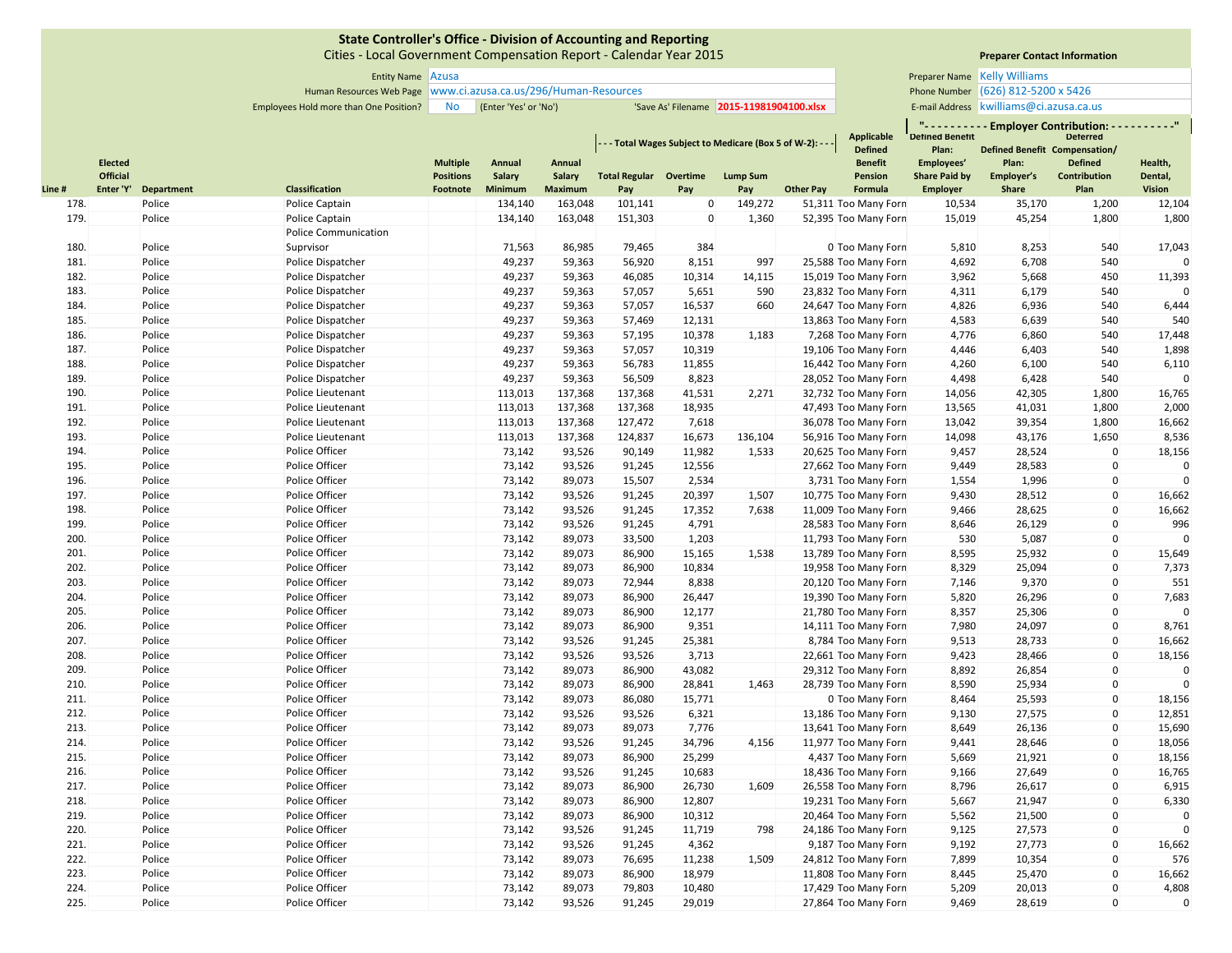Cities ‐ Local Government Compensation Report ‐ Calendar Year 2015

# **Preparer Contact Information**

Human Resources Web Page Phone Number www.ci.azusa.ca.us/296/Human‐Resources **Preparer Name Kelly Williams** Phone Number (626) 812-5200 x 5426

|       |                                   |            |                                |                                     |                  |                  |                               |             | - - Total Wages Subject to Medicare (Box 5 of W-2): - - |                  | <b>Applicable</b><br><b>Defined</b> | $\mathbf{u}$<br><b>Detined Benetit</b><br>Plan: | Defined Benefit Compensation/ | <b>Employer Contribution: -</b><br><b>Deterred</b> |                    |
|-------|-----------------------------------|------------|--------------------------------|-------------------------------------|------------------|------------------|-------------------------------|-------------|---------------------------------------------------------|------------------|-------------------------------------|-------------------------------------------------|-------------------------------|----------------------------------------------------|--------------------|
|       | <b>Elected</b><br><b>Official</b> |            |                                | <b>Multiple</b><br><b>Positions</b> | Annual<br>Salary | Annual<br>Salary | <b>Total Regular Overtime</b> |             | <b>Lump Sum</b>                                         |                  | <b>Benefit</b><br><b>Pension</b>    | Employees'<br><b>Share Paid by</b>              | Plan:<br>Employer's           | <b>Defined</b><br><b>Contribution</b>              | Health,<br>Dental, |
| Line# | Enter 'Y'                         | Department | <b>Classification</b>          | Footnote                            | Minimum          | Maximum          | Pay                           | Pay         | Pay                                                     | <b>Other Pay</b> | Formula                             | <b>Employer</b>                                 | <b>Share</b>                  | Plan                                               | <b>Vision</b>      |
| 226.  |                                   | Police     | Police Officer                 |                                     | 73,142           | 89,073           | 86,378                        | 25,426      | 8,810                                                   |                  | 4,536 Too Many Forn                 | 8,628                                           | 26,051                        | $\mathbf 0$                                        | 18,156             |
| 227.  |                                   | Police     | Police Officer                 |                                     | 76,799           | 93,526           | 91,245                        | 13,075      |                                                         |                  | 18,429 Too Many Forn                | 9,182                                           | 27,764                        | $\pmb{0}$                                          | 16,662             |
| 228.  |                                   | Police     | Police Officer                 |                                     | 73,142           | 89,073           | 86,900                        | 9,558       |                                                         |                  | 17,777 Too Many Forn                | 8,854                                           | 26,747                        | $\pmb{0}$                                          | 7,403              |
| 229.  |                                   | Police     | Police Officer Corporal        |                                     | 76,799           | 98,203           | 95,808                        | 20,761      |                                                         |                  | 31,696 Too Many Forn                | 9,490                                           | 28,662                        | $\mathbf{0}$                                       | 7,683              |
| 230.  |                                   | Police     | Police Officer Corporal        |                                     | 76,799           | 93,526           | 91,245                        | 33,742      | 1,824                                                   |                  | 14,847 Too Many Forn                | 8,987                                           | 27,184                        | $\mathbf{0}$                                       | 16,662             |
| 231.  |                                   | Police     | Police Officer Corporal        |                                     | 76,799           | 98,203           | 95,808                        | 19,365      |                                                         |                  | 38,359 Too Many Forn                | 10,111                                          | 30,592                        | $\mathbf 0$                                        |                    |
| 232.  |                                   | Police     | Police Officer Corporal        |                                     | 76,799           | 98,203           | 95,808                        | 49,519      | 1,079                                                   |                  | 33,609 Too Many Forn                | 10,322                                          | 31,252                        | $\mathbf 0$                                        | 16,765             |
| 233.  |                                   | Police     | Police Officer Corporal        |                                     | 76,799           | 98,203           | 95,808                        | 9,180       |                                                         |                  | 30,575 Too Many Forn                | 9,761                                           | 29,524                        | $\mathbf 0$                                        | 16,158             |
| 234.  |                                   | Police     | Police Officer Corporal        |                                     | 76,799           | 93,526           | 91,245                        | 37,357      |                                                         |                  | 26,420 Too Many Forn                | 9,167                                           | 27,772                        | $\mathbf 0$                                        |                    |
| 235.  |                                   | Police     | Police Officer Corporal        |                                     | 76,799           | 93,526           | 91,245                        | 3,022       |                                                         |                  | 13,091 Too Many Forn                | 9,124                                           | 27,478                        | $\mathbf 0$                                        | 18,156             |
| 236.  |                                   | Police     | Police Officer Corporal        |                                     | 76,799           | 98,203           | 98,203                        | 28,204      | 5,699                                                   |                  | 14,770 Too Many Forn                | 10,189                                          | 30,815                        | $\mathbf 0$                                        | 14,044             |
| 237.  |                                   | Police     | Police Officer Corporal        |                                     | 76,799           | 98,203           | 95,808                        | 14,966      | 870                                                     |                  | 23,969 Too Many Forn                | 9,898                                           | 29,994                        | $\pmb{0}$                                          | 18,156             |
| 238.  |                                   | Police     | Police Officer Corporal        |                                     | 76,799           | 98,203           | 95,232                        | 10,045      |                                                         |                  | 20,311 Too Many Forn                | 9,249                                           | 27,970                        | $\mathbf 0$                                        | 16,662             |
| 239.  |                                   | Police     | Police Officer Reserve / P/T   |                                     | 47,299           | 57,491           | 53,359                        | 1,525       |                                                         |                  | 2,668 Too Many Forn                 | 2,265                                           | 15,342                        | $\mathbf 0$                                        | $\mathsf{C}$       |
| 240.  |                                   | Police     | Police Officer Reserve / P/T   |                                     | 47,299           | 57,491           | 30,590                        | $\mathbf 0$ | 55,000                                                  |                  | 0 Too Many Forn                     | $\overline{0}$                                  | 64                            | $\mathbf 0$                                        | $\mathsf{C}$       |
| 241.  |                                   | Police     | Police Officer Reserve / P/T   |                                     | 47,299           | 57,491           | 3,788                         | 1,095       | 37,119                                                  |                  | 0 Too Many Forn                     | 349                                             | 1,234                         | $\mathbf 0$                                        | $\mathsf{C}$       |
| 242.  |                                   | Police     | Police Officer Reserve / P/T   |                                     | 47,299           | 57,491           | 4,859                         | $\mathbf 0$ |                                                         | $\mathbf{0}$     |                                     | $\mathbf 0$                                     | $\mathbf 0$                   | $\mathbf 0$                                        | $\mathsf{C}$       |
| 243.  |                                   | Police     | Police Records Specialist I    |                                     | 37,601           | 45,239           | 33,124                        | 682         |                                                         |                  | 19,262 Too Many Forn                | 22                                              | 5,071                         | 495                                                |                    |
| 244.  |                                   | Police     | Police Records Specialist II   |                                     | 41,308           | 49,746           | 46,393                        | 10,850      | 924                                                     |                  | 23,687 Too Many Forn                | 3,819                                           | 5,444                         | 540                                                |                    |
| 245.  |                                   | Police     | Police Records Specist III     |                                     | 44,197           | 53,721           | 10,128                        | 2,378       | 30,126                                                  |                  | 9,231 Too Many Forn                 | 867                                             | 1,174                         | 90                                                 | 1,772              |
| 246.  |                                   | Police     | Police Records Specist III     |                                     | 45,081           | 54,796           | 53,434                        | 8,273       |                                                         |                  | 24,050 Too Many Forn                | 4,249                                           | 6,020                         | 540                                                |                    |
| 247.  |                                   | Police     | Police Records Speclst III     |                                     | 45,081           | 54,796           | 51,626                        | 10,484      | 503                                                     |                  | 18,312 Too Many Forn                | 4,193                                           | 5,954                         | 540                                                | 6,444              |
| 248.  |                                   | Police     | Police Records Supervisor      |                                     | 47,335           | 57,536           | 54,491                        | 23,440      | 925                                                     |                  | 24,274 Too Many Forn                | 4,573                                           | 6,488                         | 540                                                | 1,322              |
| 249.  |                                   | Police     | Police Sergeant                |                                     | 94,698           | 115,107          | 115,107                       | 44,356      | 9,006                                                   |                  | 14,428 Too Many Forn                | 12,309                                          | 37,237                        | 1,080                                              | 16,662             |
| 250.  |                                   | Police     | Police Sergeant                |                                     | 94,698           | 115,107          | 103,640                       | 50,144      |                                                         |                  | 17,012 Too Many Forn                | 10,626                                          | 32,131                        | 1,080                                              | 16,467             |
| 251.  |                                   | Police     | Police Sergeant                |                                     | 94,698           | 115,107          | 113,420                       | 29,425      |                                                         |                  | 47,523 Too Many Forn                | 11,551                                          | 34,851                        | 1,080                                              | 189                |
| 252.  |                                   | Police     | Police Sergeant                |                                     | 94,698           | 115,107          | 115,107                       | 8,134       | 1,311                                                   |                  | 24,045 Too Many Forn                | 11,609                                          | 34,993                        | 1,080                                              | 16,662             |
| 253.  |                                   | Police     | Police Sergeant                |                                     | 94,698           | 115,107          | 115,107                       | 20,875      | 1,881                                                   |                  | 27,684 Too Many Forn                | 12,092                                          | 36,469                        | 1,080                                              | 6,875              |
| 254.  |                                   | Police     | Police Sergeant                |                                     | 94,698           | 115,107          | 106,814                       | 11,837      |                                                         |                  | 14,998 Too Many Forn                | 11,215                                          | 33,817                        | 1,080                                              | 18,156             |
| 255.  |                                   | Police     | Police Sergeant                |                                     | 94,698           | 115,107          | 115,107                       | 20,215      | 2,431                                                   |                  | 19,564 Too Many Forn                | 12,373                                          | 37,247                        | 1,080                                              | 18,156             |
| 256.  |                                   | Police     | Police Sergeant                |                                     | 94,698           | 115,107          | 115,107                       | 17,813      | 1,093                                                   |                  | 28,982 Too Many Forn                | 12,024                                          | 36,294                        | 1,080                                              | 18,156             |
| 257.  |                                   | Police     | Police Sergeant-Reserve / P/T  |                                     | 47,299           | 57,491           | 47,846                        | 892         |                                                         |                  | 2,392 Too Many Forn                 | 2,034                                           | 13,712                        | $\mathbf 0$                                        | $\mathsf{C}$       |
| 258.  |                                   | Police     | Prop, Evid& Crime Scene Tech   |                                     | 60,116           | 72,505           | 68,460                        | 2,407       | 1,279                                                   |                  | 14,482 Too Many Forn                | 4,887                                           | 6,949                         | 540                                                | 6,915              |
| 259.  |                                   | Police     | <b>Training Coordinator</b>    |                                     | 62,070           | 74,862           | 71,955                        | $\mathbf 0$ | 1,172                                                   | 23,567           |                                     | 5,198                                           | 7,376                         | 540                                                | 1,200              |
| 260.  |                                   | Purchasing | Buyer                          |                                     | 59,248           | 71,608           | 70,744                        | 291         |                                                         |                  | 4,919 Too Many Forn                 | 5,199                                           | 10,874                        | $\mathbf 0$                                        | 17,366             |
| 261.  |                                   | Purchasing | Store Keeper                   |                                     | 50,645           | 61,559           | 60,816                        | 211         |                                                         |                  | 14,972 Too Many Forn                | 4,463                                           | 9,336                         | $\mathbf 0$                                        | 6,214              |
|       |                                   |            | Assistant Pool                 |                                     |                  |                  |                               |             |                                                         |                  |                                     |                                                 |                               |                                                    |                    |
| 262.  |                                   | Recreation | Manager/Parttim                |                                     | 25,958           | 31,554           | 7,303                         | $\mathbf 0$ |                                                         | $\Omega$         |                                     | $\mathbf 0$                                     | $\mathbf 0$                   | $\mathbf 0$                                        | $\mathsf{C}$       |
| 263.  |                                   | Recreation | Assistant Recreation Leadr P/T |                                     | 19,261           | 23,670           | 9,981                         | $\Omega$    |                                                         | 547              |                                     | $\mathbf{0}$                                    | $\mathbf{0}$                  | $\mathbf{0}$                                       | $\mathcal{C}$      |

Leadr P/T 19,261 23,670 1,328 0 0 0000

264. Recreation

Assistant Recreation Leadr P/T

Entity Name Preparer Name Azusa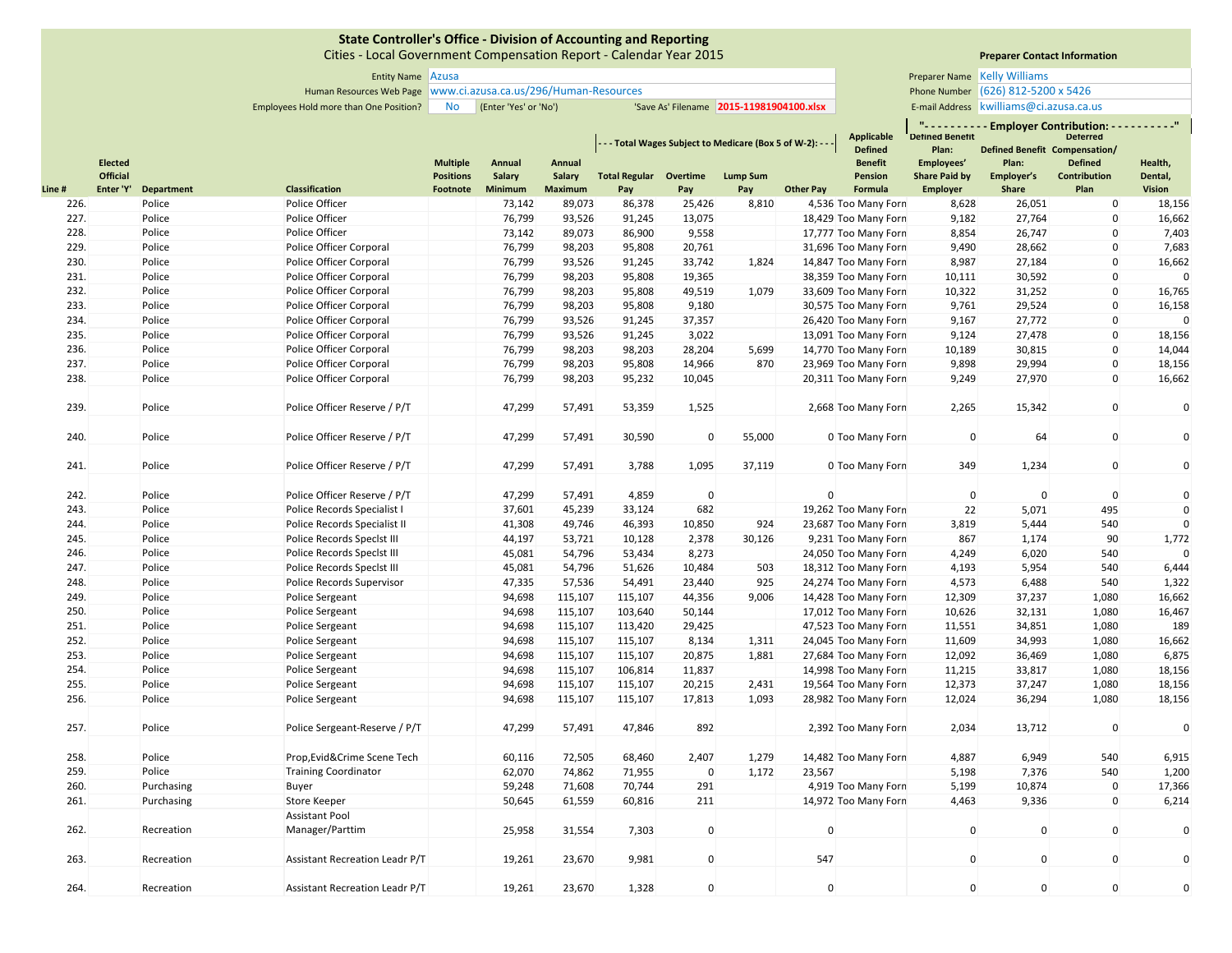|              |                            |                          | State Controller's Office - Division of Accounting and Reporting<br>Cities - Local Government Compensation Report - Calendar Year 2015 |                                     |                         |                         |                                                         |                            |                                          |                             |                                     |                                    |                                         | <b>Preparer Contact Information</b>                                                                |                            |
|--------------|----------------------------|--------------------------|----------------------------------------------------------------------------------------------------------------------------------------|-------------------------------------|-------------------------|-------------------------|---------------------------------------------------------|----------------------------|------------------------------------------|-----------------------------|-------------------------------------|------------------------------------|-----------------------------------------|----------------------------------------------------------------------------------------------------|----------------------------|
|              |                            |                          | Entity Name Azusa                                                                                                                      |                                     |                         |                         |                                                         |                            |                                          |                             |                                     |                                    | Preparer Name Kelly Williams            |                                                                                                    |                            |
|              |                            |                          | Human Resources Web Page   www.ci.azusa.ca.us/296/Human-Resources                                                                      |                                     |                         |                         |                                                         |                            |                                          |                             |                                     |                                    | Phone Number (626) 812-5200 x 5426      |                                                                                                    |                            |
|              |                            |                          | Employees Hold more than One Position?                                                                                                 | No                                  | (Enter 'Yes' or 'No')   |                         |                                                         |                            | 'Save As' Filename 2015-11981904100.xlsx |                             |                                     |                                    | E-mail Address kwilliams@ci.azusa.ca.us |                                                                                                    |                            |
|              |                            |                          |                                                                                                                                        |                                     |                         |                         | --- Total Wages Subject to Medicare (Box 5 of W-2): --- |                            |                                          |                             | <b>Applicable</b><br><b>Defined</b> | <b>Defined Benefit</b><br>Plan:    |                                         | "---------- Employer Contribution: ----------"<br><b>Deterred</b><br>Defined Benefit Compensation/ |                            |
|              | <b>Elected</b><br>Official |                          |                                                                                                                                        | <b>Multiple</b><br><b>Positions</b> | Annual<br><b>Salary</b> | Annual<br><b>Salary</b> | <b>Total Regular Overtime</b>                           |                            | <b>Lump Sum</b>                          |                             | <b>Benefit</b><br>Pension           | Employees'<br><b>Share Paid by</b> | Plan:<br>Employer's                     | <b>Defined</b><br>Contribution                                                                     | Health,<br>Dental,         |
| Line#        | Enter 'Y'                  | Department               | <b>Classification</b>                                                                                                                  | Footnote                            | Minimum                 | <b>Maximum</b>          | Pay                                                     | Pay                        | Pay                                      | <b>Other Pay</b>            | Formula                             | <b>Employer</b>                    | Share                                   | Plan                                                                                               | <b>Vision</b>              |
| 265.         |                            | Recreation               | Assistant Recreation Leadr P/T                                                                                                         |                                     | 19,261                  | 23,670                  | 10,521                                                  | $\pmb{0}$                  |                                          |                             | 0 Too Many Forn                     | 235                                | 1,628                                   | $\mathbf 0$                                                                                        | $\mathbf 0$                |
| 266.         |                            | Recreation               | Assistant Recreation Leadr P/T                                                                                                         |                                     | 19,261                  | 23,670                  | 1,343                                                   | $\mathbf 0$                |                                          | $\mathbf 0$                 |                                     | $\mathbf 0$                        | $\mathbf 0$                             | 0                                                                                                  | $\mathbf 0$                |
| 267.         |                            | Recreation               | Assistant Recreation Leadr P/T                                                                                                         |                                     | 19,261                  | 23,670                  | 3,489                                                   | $\mathbf 0$                |                                          | 174                         |                                     | $\mathbf 0$                        | $\mathbf 0$                             | $\mathbf 0$                                                                                        | $\mathbf 0$                |
| 268.         |                            | Recreation               | Assistant Recreation Leadr P/T                                                                                                         |                                     | 19,261                  | 23,670                  | 2,787                                                   | $\mathbf 0$                |                                          | $\mathbf 0$                 |                                     | $\mathbf 0$                        | $\mathbf 0$                             | $\mathbf 0$                                                                                        | $\mathbf 0$                |
| 269.         |                            | Recreation               | Assistant Recreation Leadr P/T                                                                                                         |                                     | 19,261                  | 23,670                  | 3,355                                                   | $\mathbf 0$                |                                          | $\mathbf 0$                 |                                     | $\mathbf 0$                        | $\mathbf 0$                             | 0                                                                                                  | $\mathbf 0$                |
| 270.         |                            | Recreation               | Assistant Recreation Leadr P/T                                                                                                         |                                     | 19,261                  | 23,670                  | 6,890                                                   | $\mathbf 0$                |                                          | 0                           |                                     | $\mathbf 0$                        | $\mathbf 0$                             | $\mathbf 0$                                                                                        | $\mathbf 0$                |
| 271.         |                            | Recreation               | Assistant Recreation Leadr P/T                                                                                                         |                                     | 19,261                  | 23,670                  | 3,040                                                   | $\mathbf 0$                |                                          | $\mathbf 0$                 |                                     | $\mathbf 0$                        | $\mathbf 0$                             | $\mathbf 0$                                                                                        | $\mathbf 0$                |
| 272.         |                            | Recreation               | Assistant Recreation Leadr P/T                                                                                                         |                                     | 19,261                  | 23,670                  | 4,427                                                   | $\mathbf 0$                |                                          | $\mathbf{0}$                |                                     | $\mathbf 0$                        | $\mathbf 0$                             | $\mathbf 0$                                                                                        | $\mathbf 0$                |
| 273.         |                            | Recreation               | Assistant Recreation Leadr P/T                                                                                                         |                                     | 19,261                  | 23,670                  | 2,255                                                   | $\mathbf 0$                |                                          | 40                          |                                     | $\mathbf 0$                        | $\mathbf 0$                             | $\mathbf 0$                                                                                        | $\mathbf 0$                |
| 274.         |                            | Recreation               | Assistant Recreation Leadr P/T                                                                                                         |                                     | 19,261                  | 23,670                  | 176                                                     | $\pmb{0}$                  |                                          | $\mathbf 0$                 |                                     | $\mathbf 0$                        | $\mathbf 0$                             | $\mathbf 0$                                                                                        | $\mathbf 0$                |
| 275.<br>276. |                            | Recreation               | Assistant Recreation Leadr P/T                                                                                                         |                                     | 19,261                  | 23,670<br>23,670        | 2,546<br>842                                            | $\mathbf 0$<br>$\mathbf 0$ |                                          | $\mathbf 0$<br>$\mathbf{0}$ |                                     | $\mathbf 0$<br>$\mathbf 0$         | $\mathbf 0$<br>$\mathbf 0$              | $\mathbf 0$<br>$\mathbf{0}$                                                                        | $\mathbf 0$<br>$\mathbf 0$ |
| 277.         |                            | Recreation<br>Recreation | Assistant Recreation Leadr P/T<br>Assistant Recreation Leadr P/T                                                                       |                                     | 19,261<br>19,261        | 23,670                  | 1,791                                                   | $\mathbf 0$                |                                          | $\mathbf{0}$                |                                     | $\mathbf 0$                        | $\mathbf 0$                             | $\mathbf 0$                                                                                        | $\mathbf 0$                |
| 278.         |                            | Recreation               | Assistant Recreation Leadr P/T                                                                                                         |                                     | 19,261                  | 23,670                  | 2,514                                                   | $\mathbf 0$                |                                          | 106                         |                                     | $\mathbf 0$                        | $\mathbf 0$                             | 0                                                                                                  | $\mathbf 0$                |
| 279.         |                            | Recreation               | Assistant Recreation Leadr P/T                                                                                                         |                                     | 19,261                  | 23,670                  | 474                                                     | $\mathbf 0$                |                                          | $\mathbf 0$                 |                                     | $\mathbf 0$                        | $\mathbf 0$                             | $\mathbf 0$                                                                                        | $\mathbf 0$                |
| 280.         |                            | Recreation               | Assistant Recreation Leadr P/T                                                                                                         |                                     | 19,261                  | 23,670                  | 5,277                                                   | $\mathbf 0$                |                                          | 210                         |                                     | $\mathbf 0$                        | $\mathbf 0$                             | $\mathbf 0$                                                                                        | $\mathbf 0$                |
| 281.         |                            | Recreation               | Assistant Recreation Leadr P/T                                                                                                         |                                     | 19,261                  | 23,670                  | 7,237                                                   | $\mathbf 0$                |                                          | $\mathbf{0}$                |                                     | $\mathbf 0$                        | $\mathbf 0$                             | $\mathbf 0$                                                                                        | $\mathbf 0$                |
| 282.         |                            | Recreation               | Assistant Recreation Leadr P/T                                                                                                         |                                     | 19,261                  | 23,670                  | 13,295                                                  | $\mathbf 0$                |                                          | 47                          |                                     | $\mathbf 0$                        | $\mathbf 0$                             | $\mathbf 0$                                                                                        | $\mathbf 0$                |
| 283.         |                            | Recreation               | Assistant Recreation Leadr P/T                                                                                                         |                                     | 19,261                  | 23,670                  | 4,365                                                   | $\mathbf 0$                |                                          | 173                         |                                     | $\mathbf 0$                        | $\mathbf{0}$                            | $\mathbf 0$                                                                                        | $\mathbf 0$                |
| 284.         |                            | Recreation               | Assistant Recreation Leadr P/T                                                                                                         |                                     | 19,261                  | 23,670                  | 10,934                                                  | $\pmb{0}$                  |                                          | $\mathbf 0$                 |                                     | $\mathbf 0$                        | $\mathbf 0$                             | $\mathbf 0$                                                                                        | $\mathbf 0$                |
| 285.         |                            | Recreation               | Assistant Recreation Leadr P/T                                                                                                         |                                     | 19,261                  | 23,670                  | 16,285                                                  | $\mathbf 0$                |                                          |                             | 814 Too Many Forn                   | 365                                | 2,615                                   | $\mathbf 0$                                                                                        | $\mathbf 0$                |
| 286.<br>287. |                            | Recreation<br>Recreation | <b>Assistant Recreation Leadr P/T</b><br>Custodian / Part-Time                                                                         |                                     | 19,261<br>25,189        | 23,670<br>30,597        | 7,215<br>13,231                                         | $\mathbf 0$<br>$\pmb{0}$   |                                          | $\Omega$                    | 120 Too Many Forn                   | $\mathbf 0$<br>289                 | $\mathbf 0$<br>2,071                    | $\mathbf 0$<br>$\mathbf 0$                                                                         | $\mathbf 0$<br>$\mathbf 0$ |
| 288.         |                            | Recreation               | Dir Of Recreation&Family Svc                                                                                                           |                                     | 159,094                 | 159,094                 | 145,807                                                 | $\pmb{0}$                  | 15,000                                   |                             | 89,061 Too Many Forn                | 11,146                             | 33,697                                  | 180                                                                                                | $\mathbf 0$                |
| 289.         |                            | Recreation               | Instructor Guard / Part-Time                                                                                                           |                                     | 22,547                  | 27,456                  | 3,965                                                   | $\mathbf 0$                |                                          | 63                          |                                     | $\mathbf 0$                        | $\mathbf 0$                             | $\mathbf 0$                                                                                        | $\mathbf 0$                |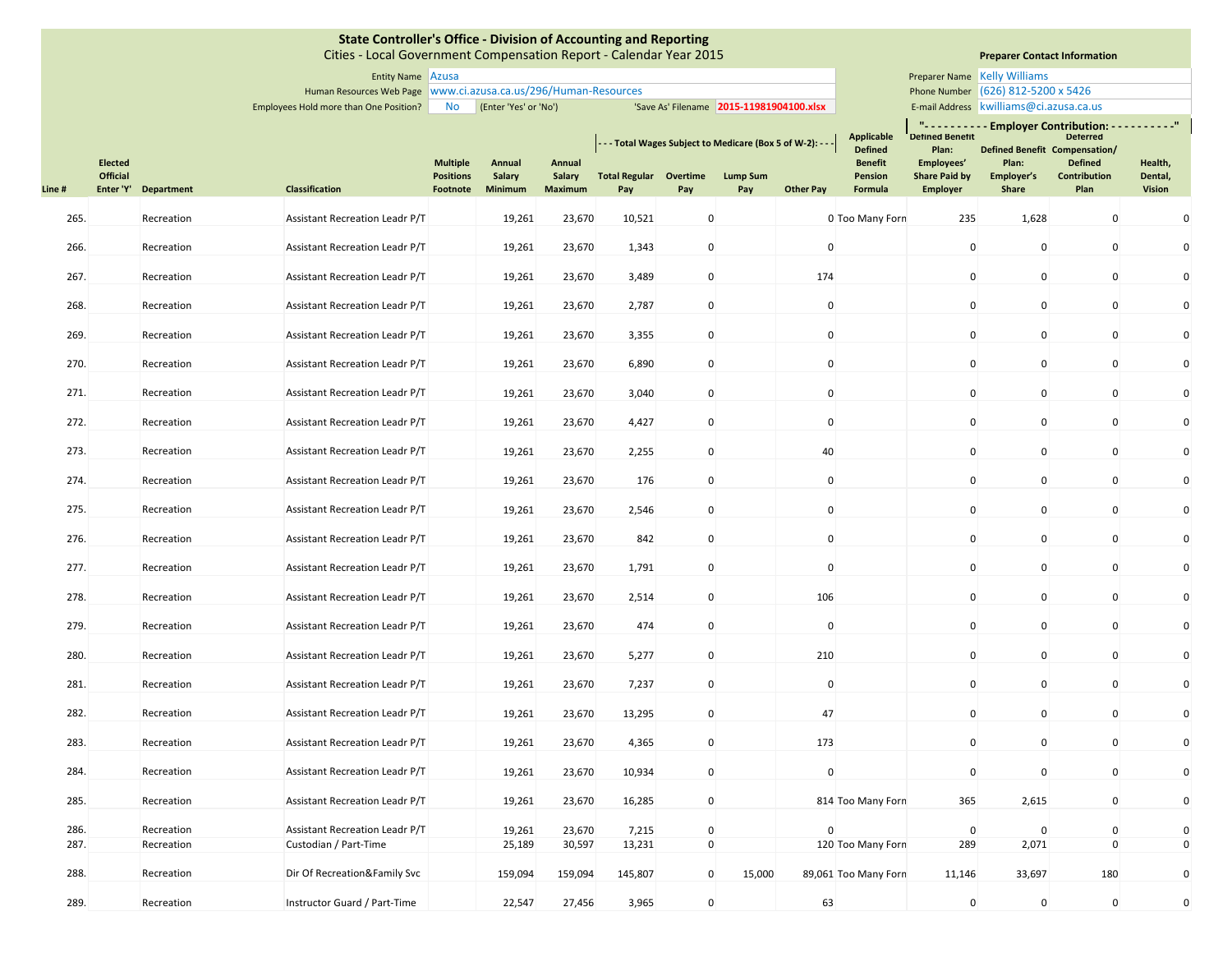|              |                |                          | State Controller's Office - Division of Accounting and Reporting<br>Cities - Local Government Compensation Report - Calendar Year 2015 |                  |                       |                  |                                                        |                            |                                          |                              |                                     |                                 | <b>Preparer Contact Information</b>     |                                                |                            |
|--------------|----------------|--------------------------|----------------------------------------------------------------------------------------------------------------------------------------|------------------|-----------------------|------------------|--------------------------------------------------------|----------------------------|------------------------------------------|------------------------------|-------------------------------------|---------------------------------|-----------------------------------------|------------------------------------------------|----------------------------|
|              |                |                          | Entity Name Azusa                                                                                                                      |                  |                       |                  |                                                        |                            |                                          |                              |                                     |                                 | Preparer Name Kelly Williams            |                                                |                            |
|              |                |                          | Human Resources Web Page   www.ci.azusa.ca.us/296/Human-Resources                                                                      |                  |                       |                  |                                                        |                            |                                          |                              |                                     |                                 | Phone Number (626) 812-5200 x 5426      |                                                |                            |
|              |                |                          | Employees Hold more than One Position?                                                                                                 | <b>No</b>        | (Enter 'Yes' or 'No') |                  |                                                        |                            | 'Save As' Filename 2015-11981904100.xlsx |                              |                                     |                                 | E-mail Address kwilliams@ci.azusa.ca.us |                                                |                            |
|              |                |                          |                                                                                                                                        |                  |                       |                  |                                                        |                            |                                          |                              |                                     |                                 |                                         | "---------- Employer Contribution: ----------" |                            |
|              |                |                          |                                                                                                                                        |                  |                       |                  | --- Total Wages Subject to Medicare (Box 5 of W-2): -- |                            |                                          |                              | <b>Applicable</b><br><b>Defined</b> | <b>Defined Benefit</b><br>Plan: | Defined Benefit Compensation/           | <b>Deterred</b>                                |                            |
|              | <b>Elected</b> |                          |                                                                                                                                        | <b>Multiple</b>  | Annual                | Annual           |                                                        |                            |                                          |                              | <b>Benefit</b>                      | Employees'                      | Plan:                                   | <b>Defined</b>                                 | Health,                    |
|              | Official       |                          |                                                                                                                                        | <b>Positions</b> | Salary                | Salary           | <b>Total Regular</b>                                   | Overtime                   | <b>Lump Sum</b>                          |                              | <b>Pension</b>                      | <b>Share Paid by</b>            | Employer's                              | Contribution                                   | Dental,                    |
| Line#        | Enter 'Y'      | Department               | <b>Classification</b>                                                                                                                  | Footnote         | Minimum               | <b>Maximum</b>   | Pay                                                    | Pay                        | Pay                                      | <b>Other Pay</b>             | Formula                             | <b>Employer</b>                 | Share                                   | Plan                                           | <b>Vision</b>              |
| 290.         |                | Recreation               | Instructor Guard / Part-Time                                                                                                           |                  | 22,547                | 27,456           | 3,881                                                  | $\pmb{0}$                  |                                          | 175                          |                                     | $\pmb{0}$                       | $\mathbf 0$                             | $\mathbf 0$                                    | $\mathbf 0$                |
|              |                |                          |                                                                                                                                        |                  |                       |                  |                                                        |                            |                                          |                              |                                     |                                 |                                         |                                                |                            |
| 291.         |                | Recreation               | Instructor Guard / Part-Time                                                                                                           |                  | 22,547                | 28,600           | 10,361                                                 | $\mathbf 0$                |                                          |                              | 68 Too Many Forn                    | 231                             | 1,625                                   | $\mathbf 0$                                    | $\mathbf 0$                |
|              |                |                          |                                                                                                                                        |                  |                       |                  |                                                        |                            |                                          |                              |                                     |                                 |                                         |                                                |                            |
| 292.         |                | Recreation               | Instructor Guard / Part-Time                                                                                                           |                  | 22,547                | 27,456           | 3,597                                                  | $\mathbf 0$                |                                          | 23                           |                                     | $\mathbf 0$                     | $\mathbf{0}$                            | $\mathbf 0$                                    | $\mathbf 0$                |
|              |                |                          |                                                                                                                                        |                  |                       |                  |                                                        |                            |                                          |                              |                                     |                                 |                                         |                                                |                            |
| 293.         |                | Recreation               | Instructor Guard / Part-Time                                                                                                           |                  | 22,547                | 27,456           | 3,246                                                  | $\mathbf 0$                |                                          | 158                          |                                     | $\mathbf 0$                     | $\mathbf 0$                             | $\mathbf 0$                                    | $\mathbf 0$                |
|              |                |                          |                                                                                                                                        |                  |                       |                  |                                                        |                            |                                          |                              |                                     |                                 |                                         |                                                |                            |
| 294.         |                | Recreation               | Instructor Guard / Part-Time                                                                                                           |                  | 22,547                | 27,456           | 3,571                                                  | $\mathbf 0$                |                                          | $\mathbf 0$                  |                                     | $\mathbf 0$                     | $\mathbf 0$                             | $\mathbf 0$                                    | $\mathbf 0$                |
| 295.         |                | Recreation               | Instructor Guard / Part-Time                                                                                                           |                  | 22,547                | 27,456           | 3,231                                                  | $\mathbf 0$                |                                          | 113                          |                                     | $\mathbf 0$                     | $\mathbf 0$                             | $\mathbf 0$                                    | $\mathbf 0$                |
|              |                |                          |                                                                                                                                        |                  |                       |                  |                                                        |                            |                                          |                              |                                     |                                 |                                         |                                                |                            |
| 296.         |                | Recreation               | Instructor Guard / Part-Time                                                                                                           |                  | 22,547                | 27,456           | 4,860                                                  | $\mathbf 0$                |                                          | $\mathbf 0$                  |                                     | $\mathbf 0$                     | $\mathbf{0}$                            | $\mathbf 0$                                    | $\mathbf 0$                |
|              |                |                          |                                                                                                                                        |                  |                       |                  |                                                        |                            |                                          |                              |                                     |                                 |                                         |                                                |                            |
| 297.         |                | Recreation               | Instructor Guard / Part-Time                                                                                                           |                  | 22,547                | 27,456           | 2,793                                                  | $\mathbf 0$                |                                          | $\mathbf 0$                  |                                     | $\mathbf 0$                     | $\mathbf{0}$                            | $\mathbf 0$                                    | $\mathbf 0$                |
|              |                |                          |                                                                                                                                        |                  |                       |                  |                                                        |                            |                                          |                              |                                     |                                 |                                         |                                                |                            |
| 298.         |                | Recreation               | Instructor Guard / Part-Time                                                                                                           |                  | 22,547                | 27,456           | 2,977                                                  | $\mathbf 0$                |                                          | 113                          |                                     | $\mathbf 0$                     | $\mathbf 0$                             | $\mathbf 0$                                    | $\mathbf{0}$               |
|              |                |                          |                                                                                                                                        |                  |                       |                  |                                                        |                            |                                          |                              |                                     |                                 |                                         |                                                |                            |
| 299.         |                | Recreation               | Instructor Guard / Part-Time                                                                                                           |                  | 22,547                | 27,456           | 7,819                                                  | $\mathbf 0$                |                                          | 315                          |                                     | $\mathbf 0$                     | $\mathbf 0$                             | $\mathbf 0$                                    | $\mathbf 0$                |
| 300.         |                | Recreation               | Instructor Guard / Part-Time                                                                                                           |                  | 22,547                | 27,456           | 5,962                                                  | $\mathbf 0$                |                                          | 123                          |                                     | $\mathbf 0$                     | $\mathbf{0}$                            | $\mathbf 0$                                    | $\mathbf 0$                |
| 301.         |                | Recreation               | Lifeguard / Part-Time                                                                                                                  |                  | 20,467                | 24,835           | 2,990                                                  | $\mathbf 0$                |                                          | 55                           |                                     | $\mathbf 0$                     | $\Omega$                                | $\mathbf 0$                                    | $\mathbf 0$                |
| 302.         |                | Recreation               | Lifeguard / Part-Time                                                                                                                  |                  | 20,467                | 24,835           | 2,521                                                  | $\mathbf{0}$               |                                          | $\mathbf 0$                  |                                     | $\mathbf 0$                     | $\Omega$                                | $\mathbf 0$                                    | $\mathbf 0$                |
| 303.         |                | Recreation               | Lifeguard / Part-Time                                                                                                                  |                  | 20,467                | 24,835           | 2,575                                                  | $\mathbf 0$                |                                          | 68                           |                                     | $\mathbf 0$                     | $\Omega$                                | $\mathbf 0$                                    | $\pmb{0}$                  |
| 304.         |                | Recreation               | Lifeguard / Part-Time                                                                                                                  |                  | 20,467                | 24,835           | 2,948                                                  | $\mathbf 0$                |                                          | $\mathbf 0$                  |                                     | $\mathbf 0$                     | $\mathbf{0}$                            | $\mathbf 0$                                    | $\mathbf 0$                |
| 305.         |                | Recreation               | Lifeguard / Part-Time                                                                                                                  |                  | 20,467                | 24,835           | 3,741                                                  | $\mathbf{0}$               |                                          | $\mathbf 0$                  |                                     | $\mathbf 0$                     | $\mathbf 0$                             | $\mathbf 0$                                    | $\mathbf 0$                |
| 306.         |                | Recreation               | Lifeguard / Part-Time                                                                                                                  |                  | 20,467                | 24,835           | 4,830                                                  | $\mathbf 0$                |                                          | 45                           |                                     | $\mathbf 0$                     | $\mathbf 0$                             | $\mathbf 0$                                    | $\mathbf 0$                |
| 307.         |                | Recreation               | Lifeguard / Part-Time                                                                                                                  |                  | 20,467                | 24,835           | 3,482                                                  | $\mathbf 0$                |                                          | $\mathbf{0}$                 |                                     | $\mathbf 0$                     | $\mathbf{0}$                            | $\mathbf 0$                                    | $\mathbf 0$                |
| 308.<br>309. |                | Recreation<br>Recreation | Lifeguard / Part-Time<br>Lifeguard / Part-Time                                                                                         |                  | 20,467<br>20,467      | 24,835<br>24,835 | 3,080<br>2,694                                         | $\mathbf 0$<br>$\mathbf 0$ |                                          | $\mathbf{0}$<br>$\mathbf{0}$ |                                     | $\mathbf 0$<br>$\mathbf 0$      | $\mathbf 0$<br>$\mathbf{0}$             | $\mathbf 0$<br>$\mathbf 0$                     | $\mathbf 0$<br>$\mathbf 0$ |
| 310.         |                | Recreation               | <b>Recreation Coordinator</b>                                                                                                          |                  | 41,395                | 50,316           | 48,363                                                 | 802                        | 2,441                                    |                              | 17,090 Too Many Forn                | 3,410                           | 4,842                                   | 540                                            | $\mathbf 0$                |
|              |                |                          |                                                                                                                                        |                  |                       |                  |                                                        |                            |                                          |                              |                                     |                                 |                                         |                                                |                            |
| 311.         |                | Recreation               | Recreation Leader / Part-Time                                                                                                          |                  | 23,504                | 28,600           | 13,219                                                 | $\mathbf 0$                |                                          | 690                          |                                     | $\mathbf 0$                     | $\mathbf 0$                             | $\pmb{0}$                                      | $\mathbf{0}$               |
|              |                |                          |                                                                                                                                        |                  |                       |                  |                                                        |                            |                                          |                              |                                     |                                 |                                         |                                                |                            |
| 312.         |                | Recreation               | Recreation Leader / Part-Time                                                                                                          |                  | 23,504                | 28,600           | 1,554                                                  | $\pmb{0}$                  |                                          |                              | 78 Too Many Forn                    | 39                              | 245                                     | $\mathbf 0$                                    | $\mathbf 0$                |
|              |                |                          |                                                                                                                                        |                  |                       |                  |                                                        |                            |                                          |                              |                                     |                                 |                                         |                                                |                            |
| 313.         |                | Recreation               | Recreation Leader / Part-Time                                                                                                          |                  | 23,504                | 28,600           | 1,566                                                  | $\mathbf 0$                |                                          | 78                           |                                     | $\mathbf 0$                     | $\mathbf{0}$                            | $\mathbf 0$                                    | $\mathbf 0$                |
|              |                |                          | Recreation Leader / Part-Time                                                                                                          |                  | 23,504                |                  | 10,097                                                 | $\mathbf 0$                |                                          | 505                          |                                     | $\mathbf 0$                     | $\mathbf 0$                             | $\mathbf 0$                                    | $\mathbf 0$                |
| 314.         |                | Recreation               |                                                                                                                                        |                  |                       | 28,600           |                                                        |                            |                                          |                              |                                     |                                 |                                         |                                                |                            |
| 315.         |                | Recreation               | Recreation Leader / Part-Time                                                                                                          |                  | 23,504                | 28,600           | 8,612                                                  | $\mathbf 0$                |                                          | 43                           |                                     | $\mathbf 0$                     | $\mathbf{0}$                            | $\pmb{0}$                                      | $\mathbf{0}$               |
|              |                |                          |                                                                                                                                        |                  |                       |                  |                                                        |                            |                                          |                              |                                     |                                 |                                         |                                                |                            |
| 316.         |                | Recreation               | Recreation Leader / Part-Time                                                                                                          |                  | 23,504                | 28,600           | 2,517                                                  | $\mathbf 0$                |                                          | $\mathbf 0$                  |                                     | $\mathbf 0$                     | $\mathbf{0}$                            | $\mathbf 0$                                    | $\mathbf 0$                |
|              |                |                          |                                                                                                                                        |                  |                       |                  |                                                        |                            |                                          |                              |                                     |                                 |                                         |                                                |                            |
| 317.         |                | Recreation               | Recreation Leader / Part-Time                                                                                                          |                  | 23,504                | 28,600           | 6,957                                                  | $\mathbf 0$                |                                          |                              | 73 Too Many Forn                    | 151                             | 1,032                                   | $\mathbf 0$                                    | $\mathbf 0$                |
|              |                |                          |                                                                                                                                        |                  |                       |                  |                                                        |                            |                                          |                              |                                     |                                 |                                         |                                                |                            |

Recreation Leader / Part‐Time 23,504 28,600 21,010 0 0 0 Too Many Forn 444 3,202 0 0

318. Recreation Recreation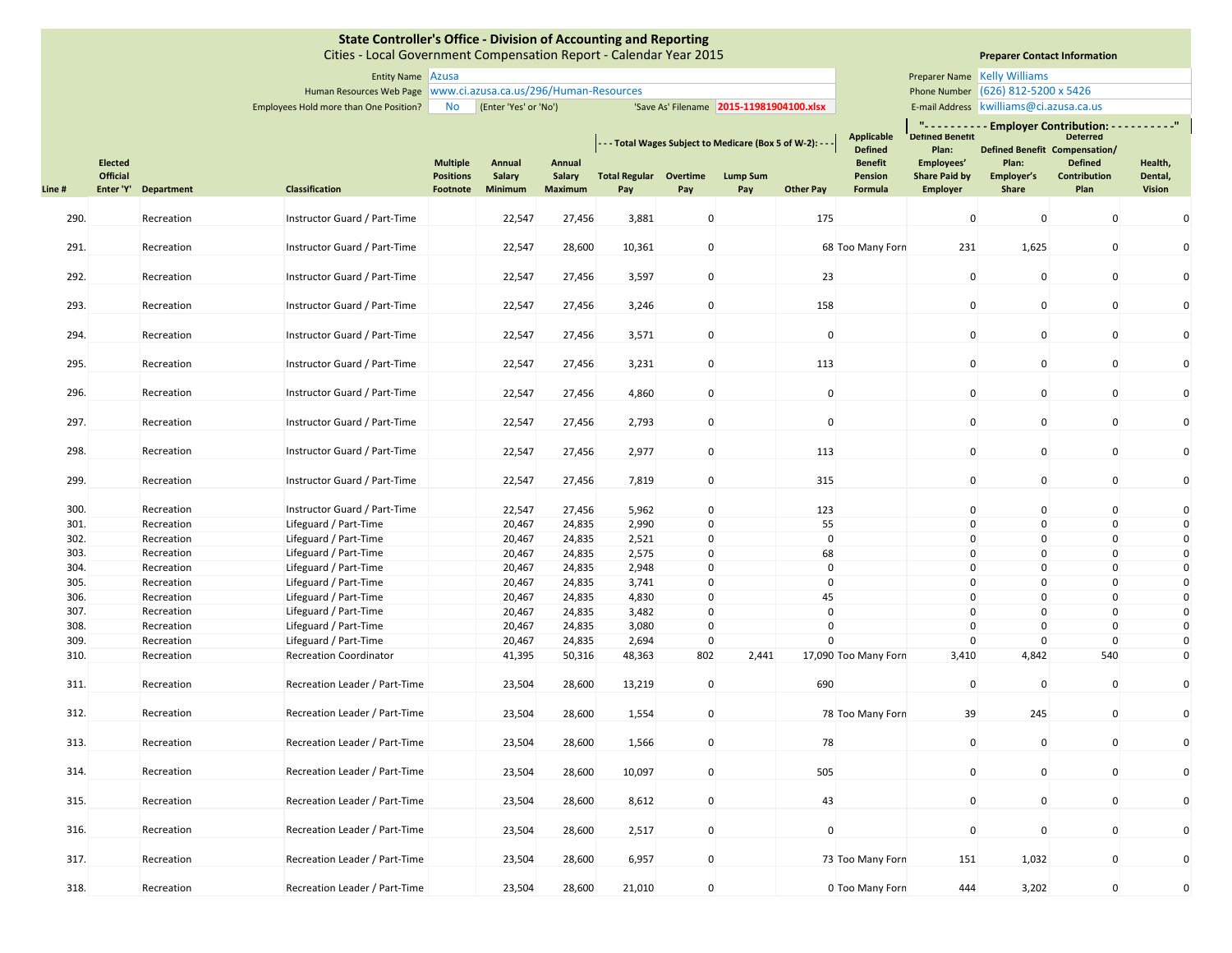|       |                       |               | <b>State Controller's Office - Division of Accounting and Reporting</b><br>Cities - Local Government Compensation Report - Calendar Year 2015 |                              |                          |                                 |                                                         |             |                                          |                  |                                                       |                                               |                                         | <b>Preparer Contact Information</b>                                                                                  |                          |
|-------|-----------------------|---------------|-----------------------------------------------------------------------------------------------------------------------------------------------|------------------------------|--------------------------|---------------------------------|---------------------------------------------------------|-------------|------------------------------------------|------------------|-------------------------------------------------------|-----------------------------------------------|-----------------------------------------|----------------------------------------------------------------------------------------------------------------------|--------------------------|
|       |                       |               | Entity Name Azusa                                                                                                                             |                              |                          |                                 |                                                         |             |                                          |                  |                                                       |                                               | Preparer Name Kelly Williams            |                                                                                                                      |                          |
|       |                       |               | Human Resources Web Page   www.ci.azusa.ca.us/296/Human-Resources                                                                             |                              |                          |                                 |                                                         |             |                                          |                  |                                                       |                                               | Phone Number (626) 812-5200 x 5426      |                                                                                                                      |                          |
|       |                       |               | Employees Hold more than One Position?                                                                                                        | No                           | (Enter 'Yes' or 'No')    |                                 |                                                         |             | 'Save As' Filename 2015-11981904100.xlsx |                  |                                                       |                                               | E-mail Address kwilliams@ci.azusa.ca.us |                                                                                                                      |                          |
|       | <b>Elected</b>        |               |                                                                                                                                               | <b>Multiple</b>              | Annual                   | Annual                          | --- Total Wages Subject to Medicare (Box 5 of W-2): --- |             |                                          |                  | <b>Applicable</b><br><b>Defined</b><br><b>Benefit</b> | <b>Defined Benefit</b><br>Plan:<br>Employees' | Plan:                                   | "---------- Employer Contribution: ----------"<br><b>Deterred</b><br>Defined Benefit Compensation/<br><b>Defined</b> | Health,                  |
| Line# | Official<br>Enter 'Y' | Department    | <b>Classification</b>                                                                                                                         | <b>Positions</b><br>Footnote | <b>Salary</b><br>Minimum | <b>Salary</b><br><b>Maximum</b> | <b>Total Regular Overtime</b><br>Pay                    | Pay         | <b>Lump Sum</b><br>Pay                   | <b>Other Pay</b> | Pension<br>Formula                                    | <b>Share Paid by</b>                          | Employer's<br>Share                     | Contribution<br>Plan                                                                                                 | Dental,<br><b>Vision</b> |
|       |                       |               |                                                                                                                                               |                              |                          |                                 |                                                         |             |                                          |                  |                                                       | <b>Employer</b>                               |                                         |                                                                                                                      |                          |
| 319.  |                       | Recreation    | Recreation Leader / Part-Time                                                                                                                 |                              | 23,504                   | 28,600                          | 141                                                     | $\pmb{0}$   |                                          | $\mathbf 0$      |                                                       | $\mathbf 0$                                   | $\mathbf{0}$                            | $\mathbf 0$                                                                                                          | $\mathbf 0$              |
| 320.  |                       | Recreation    | Recreation Leader / Part-Time                                                                                                                 |                              | 23,504                   | 28,600                          | 5,134                                                   | $\mathbf 0$ |                                          | $\mathbf 0$      |                                                       | $\mathbf 0$                                   | 0                                       | $\mathbf 0$                                                                                                          | 0                        |
| 321.  |                       | Recreation    | Recreation Leader / Part-Time                                                                                                                 |                              | 23,504                   | 28,600                          | 11,989                                                  | $\pmb{0}$   |                                          |                  | 30 Too Many Forn                                      | 262                                           | 1,833                                   | $\mathbf 0$                                                                                                          | $\mathbf 0$              |
| 322.  |                       | Recreation    | Recreation Leader / Part-Time                                                                                                                 |                              | 23,504                   | 28,600                          | 12,233                                                  | $\mathbf 0$ |                                          | $\mathbf 0$      |                                                       | $\mathbf 0$                                   | 0                                       | $\mathbf 0$                                                                                                          | 0                        |
| 323.  |                       | Recreation    | Recreation Leader / Part-Time                                                                                                                 |                              | 23,504                   | 28,600                          | 4,031                                                   | $\pmb{0}$   |                                          | 75               |                                                       | $\mathbf 0$                                   | $\mathbf 0$                             | $\mathbf 0$                                                                                                          | 0                        |
| 324.  |                       | Recreation    | Recreation Leader / Part-Time                                                                                                                 |                              | 23,504                   | 28,600                          | 8,030                                                   | $\mathbf 0$ |                                          | 31               |                                                       | $\mathbf 0$                                   | 0                                       | $\mathbf 0$                                                                                                          | 0                        |
| 325.  |                       | Recreation    | Recreation Leader / Part-Time                                                                                                                 |                              | 23,504                   | 28,600                          | 17,709                                                  | $\mathbf 0$ |                                          | $\mathbf 0$      |                                                       | $\mathbf 0$                                   | 0                                       | $\mathbf 0$                                                                                                          | 0                        |
| 326.  |                       | Recreation    | Recreation Leader / Part-Time                                                                                                                 |                              | 23,504                   | 28,600                          | 3,965                                                   | $\mathbf 0$ |                                          |                  | 0 Too Many Forn                                       | 84                                            | 623                                     | $\mathbf 0$                                                                                                          | 0                        |
| 327.  |                       | Recreation    | Recreation Leader / Part-Time                                                                                                                 |                              | 23,504                   | 38,106                          | 19,536                                                  | $\pmb{0}$   |                                          |                  | 0 Too Many Forn                                       | 418                                           | 2,957                                   | $\mathbf 0$                                                                                                          | 0                        |
| 328.  |                       | Recreation    | Recreation Leader / Part-Time                                                                                                                 |                              | 23,504                   | 28,600                          | 18,873                                                  | $\pmb{0}$   |                                          |                  | 944 Too Many Forn                                     | 421                                           | 3,031                                   | $\mathbf 0$                                                                                                          | 0                        |
| 329.  |                       | Recreation    | Recreation Leader / Part-Time                                                                                                                 |                              | 23,504                   | 28,600                          | 16,950                                                  | $\mathbf 0$ |                                          |                  | 0 Too Many Forn                                       | 363                                           | 2,600                                   | $\mathbf 0$                                                                                                          | 0                        |
| 330.  |                       | Recreation    | Recreation Leader / Part-Time                                                                                                                 |                              | 23,504                   | 28,600                          | 8,702                                                   | $\pmb{0}$   |                                          | 115              |                                                       | $\mathbf 0$                                   | 0                                       | $\mathbf 0$                                                                                                          | 0                        |
| 331.  |                       | Recreation    | Recreation Leader / Part-Time                                                                                                                 |                              | 23,504                   | 28,600                          | 17,035                                                  | $\mathbf 0$ |                                          |                  | 510 Too Many Forn                                     | 367                                           | 2,663                                   | $\mathbf 0$                                                                                                          | 0                        |
| 332.  |                       | Recreation    | Recreation Leader / Part-Time                                                                                                                 |                              | 23,504                   | 28,600                          | 6,373                                                   | $\mathbf 0$ |                                          | $\mathbf 0$      |                                                       | $\mathbf 0$                                   | 0                                       | $\mathbf 0$                                                                                                          | 0                        |
| 333.  |                       | Recreation    | Recreation Leader / Part-Time                                                                                                                 |                              | 23,504                   | 28,600                          | 13,398                                                  | $\mathbf 0$ |                                          | $\mathbf 0$      |                                                       | $\mathbf 0$                                   | 0                                       | $\mathbf 0$                                                                                                          | 0                        |
| 334.  |                       | Recreation    | Recreation Leader / Part-Time                                                                                                                 |                              | 23,504                   | 28,600                          | 10,436                                                  | $\mathbf 0$ |                                          |                  | 0 Too Many Forn                                       | 232                                           | 1,655                                   | $\mathbf 0$                                                                                                          | 0                        |
| 335.  |                       | Recreation    | Recreation Leader / Part-Time                                                                                                                 |                              | 23,504                   | 28,600                          | 1,207                                                   | $\pmb{0}$   |                                          | $\mathbf 0$      |                                                       | $\mathbf 0$                                   | 0                                       | $\mathbf 0$                                                                                                          | 0                        |
| 336.  |                       | Recreation    | Recreation Leader / Part-Time                                                                                                                 |                              | 23,504                   | 28,600                          | 5,072                                                   | $\mathbf 0$ |                                          |                  | 345 Too Many Forn                                     | 121                                           | 814                                     | $\mathbf 0$                                                                                                          | $\pmb{0}$                |
| 337.  |                       | Recreation    | Recreation Leader / Part-Time                                                                                                                 |                              | 23,504                   | 28,600                          | 13,839                                                  | $\pmb{0}$   |                                          | 60               |                                                       | $\mathbf 0$                                   | $\mathbf 0$                             | $\mathbf 0$                                                                                                          | 0                        |
| 338.  |                       | Recreation    | Recreation Leader / Part-Time                                                                                                                 |                              | 23,504                   | 28,600                          | 7,960                                                   | $\mathbf 0$ |                                          | 94               |                                                       | $\mathbf 0$                                   | $\mathbf 0$                             | $\mathbf 0$                                                                                                          | $\Omega$                 |
| 339.  |                       | Recreation    | <b>Recreation Superintendent</b>                                                                                                              |                              | 71,563                   | 86,985                          | 83,607                                                  | $\mathbf 0$ | 4,700                                    |                  | 7,394 Too Many Forn                                   | 6,045                                         | 16,303                                  | 1,800                                                                                                                | 13,751                   |
| 340.  |                       | Recreation    | Senior Instructor Guard / P/T                                                                                                                 |                              | 23,504                   | 28,600                          | 7,237                                                   | $\mathbf 0$ |                                          | $\mathbf 0$      |                                                       | $\mathbf 0$                                   | $\mathbf 0$                             | $\mathbf 0$                                                                                                          | $\pmb{0}$                |
| 341.  |                       | Recreation    | Senior Instructor Guard / P/T                                                                                                                 |                              | 23,504                   | 28,600                          | 1,221                                                   | $\pmb{0}$   |                                          | $\mathbf{0}$     |                                                       | $\mathbf 0$                                   | $\mathbf 0$                             | $\mathbf 0$                                                                                                          | $\mathbf 0$              |
| 342.  |                       | Recreation    | Senior Office Specialist                                                                                                                      |                              | 43,617                   | 52,449                          | 50,412                                                  | 1,802       | 2,070                                    |                  | 6,773 Too Many Forn                                   | 3,836                                         | 5,450                                   | 540                                                                                                                  | 15,145                   |
| 343.  |                       | Senior Center | Asst Office Specialist I P/T                                                                                                                  |                              | 24,502                   | 29,723                          | 14,681                                                  | $\mathbf 0$ |                                          |                  | 734 Too Many Forn                                     | 332                                           | 2,353                                   | $\mathbf 0$                                                                                                          | $\mathbf 0$              |
| 344.  |                       | Senior Center | Home Delivered Meal Mgr-P/T                                                                                                                   |                              | 25,917                   | 31,512                          | 20,952                                                  | $\mathbf 0$ |                                          |                  | 0 Too Many Forn                                       | 443                                           | 3,196                                   | $\mathbf 0$                                                                                                          | $\mathbf 0$              |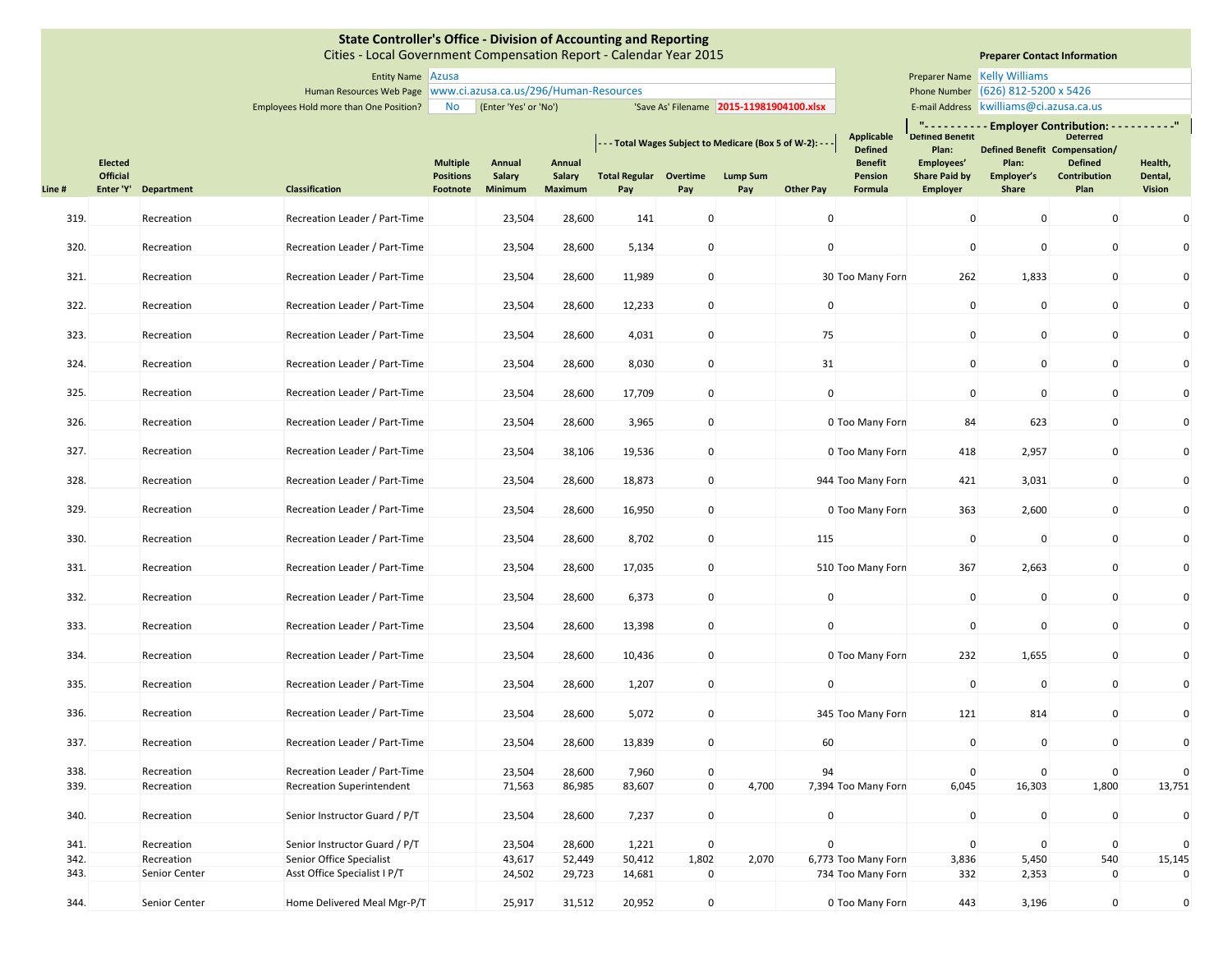Cities ‐ Local Government Compensation Report ‐ Calendar Year 2015

# **Preparer Contact Information**

### Entity Name Preparer Name Azusa Human Resources Web Page Phone Number www.ci.azusa.ca.us/296/Human‐Resources **Preparer Name Kelly Williams** Phone Number (626) 812-5200 x 5426

Employees Hold more than One Position? No (Enter 'Yes' or 'No') 'Save As' Filename 2015-11981904100.xlsx | E-mail Address E-mail Address | kwilliams@ci.azusa.ca.us

n e s

|        |                                   |                                  |                                      |                                     |                  |                  |                      |              | - - - Total Wages Subject to Medicare (Box 5 of W-2): - - |                  | <b>Applicable</b><br><b>Defined</b> | ш.,<br><b>Detined Benetit</b><br>Plan: | <b>Employer Contribution:</b><br>Defined Benefit Compensation/ | <b>Deterred</b>                |                    |
|--------|-----------------------------------|----------------------------------|--------------------------------------|-------------------------------------|------------------|------------------|----------------------|--------------|-----------------------------------------------------------|------------------|-------------------------------------|----------------------------------------|----------------------------------------------------------------|--------------------------------|--------------------|
|        | <b>Elected</b><br><b>Official</b> |                                  |                                      | <b>Multiple</b><br><b>Positions</b> | Annual<br>Salary | Annual<br>Salary | <b>Total Regular</b> | Overtime     | <b>Lump Sum</b>                                           |                  | <b>Benefit</b><br><b>Pension</b>    | Employees'<br><b>Share Paid by</b>     | Plan:<br>Employer's                                            | <b>Defined</b><br>Contribution | Health,<br>Dental, |
| Line # |                                   | Enter 'Y' Department             | Classification                       | Footnote                            | Minimum          | <b>Maximum</b>   | Pay                  | Pay          | Pay                                                       | <b>Other Pay</b> | Formula                             | <b>Employer</b>                        | <b>Share</b>                                                   | Plan                           | <b>Vision</b>      |
| 345.   |                                   | Senior Center                    | Recreation Leader / Part-Time        |                                     | 23,504           |                  |                      | $\mathbf 0$  |                                                           |                  |                                     |                                        | 1,726                                                          | $\mathbf 0$                    | $\mathbf{0}$       |
|        |                                   |                                  |                                      |                                     |                  | 28,600           | 14,945               |              |                                                           |                  | 479 Too Many Forn                   | 18                                     |                                                                |                                |                    |
| 346.   |                                   | Senior Center                    | Recreation Leader / Part-Time        |                                     | 23,504           | 28,600           | 16,234               | $\mathbf 0$  |                                                           |                  | 812 Too Many Forn                   | 365                                    | 2,593                                                          | $\mathbf 0$                    | $\Omega$           |
| 347.   |                                   | Senior Center                    | <b>Recreation Supervisor</b>         |                                     | 62,474           | 75,937           | 72,989               | $\mathbf 0$  | 2,807                                                     |                  | 17,558 Too Many Forn                | 5,133                                  | 7,276                                                          | 540                            |                    |
| 348.   |                                   | <b>Senior Center</b>             | Senior Office Specialist             |                                     | 43,617           | 52,449           | 50,412               | $\mathbf{0}$ | 1,113                                                     |                  | 9,436 Too Many Forn                 | 3,625                                  | 5,146                                                          | 540                            | 8,716              |
|        |                                   |                                  | Senior Recreation Leader /           |                                     |                  |                  |                      |              |                                                           |                  |                                     |                                        |                                                                |                                |                    |
| 349.   |                                   | Senior Center                    | P/T                                  |                                     | 33,301           | 40,456           | 25,270               | $\mathbf 0$  |                                                           |                  | 0 Too Many Forn                     | 625                                    | 4,555                                                          | $\mathbf 0$                    | 1,464              |
| 350.   |                                   | <b>Street Maintenance</b>        | Asst Street Maint Wkr I P/T          |                                     | 29,848           | 36,296           | 5,057                | $\mathbf{0}$ |                                                           | 253              |                                     | $\mathbf{0}$                           | $\mathbf 0$                                                    | $\mathbf{0}$                   | $\Omega$           |
| 351.   |                                   | <b>Street Maintenance</b>        | Asst Street Maint Wkr I P/T          |                                     | 29,848           | 36,296           | 7,708                | $\mathbf 0$  |                                                           | $\Omega$         |                                     | $\mathbf 0$                            | $\Omega$                                                       | $\mathbf{0}$                   | $\mathbf{0}$       |
| 352.   |                                   | <b>Street Maintenance</b>        | Asst Street Maint Wkr I P/T          |                                     | 29,848           | 36,296           | 7,708                | $\mathbf 0$  |                                                           | $\Omega$         |                                     | $\mathbf{0}$                           | $\Omega$                                                       | $\mathbf 0$                    | $\mathbf{0}$       |
| 353.   |                                   | <b>Street Maintenance</b>        | Asst Street Maint Wkr I P/T          |                                     | 29,848           | 36,296           | 2,728                | $\mathbf 0$  |                                                           |                  | 0 Too Many Forn                     | $\overline{7}$                         | 437                                                            | $\mathbf 0$                    | $\mathbf{0}$       |
| 354.   |                                   | <b>Street Maintenance</b>        | Asst Street Maint Wkr I P/T          |                                     | 29,848           | 36,296           | 19,264               | $\mathbf 0$  |                                                           |                  | 1,039 Too Many Forn                 | 430                                    | 3,074                                                          | $\mathbf 0$                    | $\Omega$           |
| 355.   |                                   | <b>Street Maintenance</b>        | <b>Public Works Supervisor</b>       |                                     | 66,344           | 80,641           | 80,641               | 15,147       | 1,608                                                     |                  | 15,269 Too Many Forn                | 5,901                                  | 10,898                                                         | 540                            | 14,014             |
| 356.   |                                   | <b>Street Maintenance</b>        | Senior Admin Tech                    |                                     | 53,142           | 64,027           | 53,104               | 1,842        | 1,759                                                     |                  | 3,414 Too Many Forn                 | 4,018                                  | 5,745                                                          | 540                            | 16,152             |
| 357.   |                                   | <b>Street Maintenance</b>        | <b>Senior Mgmt Analyst</b>           |                                     | 63,490           | 79,362           | 62,708               | $\pmb{0}$    |                                                           |                  | 12,660 Too Many Forn                | 4,426                                  | 6,293                                                          | 1,800                          | 6,014              |
|        |                                   |                                  |                                      |                                     |                  |                  |                      |              |                                                           |                  |                                     |                                        |                                                                |                                |                    |
| 358.   |                                   | <b>Street Maintenance</b>        | <b>Street Maint Crew Supervisor</b>  |                                     | 56,321           | 68,459           | 68,459               | 18           |                                                           |                  | 7,013 Too Many Forn                 | 5,045                                  | 9,320                                                          | 540                            | 12,851             |
| 359.   |                                   | <b>Street Maintenance</b>        | <b>Street Maint Worker I</b>         |                                     | 41,958           | 51,000           | 50,338               | 126          |                                                           |                  | 15,929 Too Many Forn                | 3,471                                  | 5,999                                                          | 495                            | $\Omega$           |
| 360.   |                                   | <b>Street Maintenance</b>        | <b>Street Maint Worker I</b>         |                                     | 41,958           | 51,000           | 46,213               | 117          |                                                           |                  | 18,282 Too Many Forn                | 24                                     | 7,208                                                          | 495                            | $\Omega$           |
| 361.   |                                   | <b>Street Maintenance</b>        | <b>Street Maint Worker I</b>         |                                     | 41,958           | 51,000           | 46,881               | 298          |                                                           |                  | 18,347 Too Many Forn                | 3,335                                  | 6,186                                                          | 1,125                          | 661                |
| 362.   |                                   | <b>Street Maintenance</b>        | Street Maint Worker I P/T            |                                     | 41,954           | 50,981           | 25,978               | $\mathbf 0$  |                                                           |                  | 0 Too Many Forn                     | 24                                     | 3,950                                                          | $\mathbf{0}$                   | $\Omega$           |
| 363.   |                                   | <b>Street Maintenance</b>        | Street Maint Worker I P/T            |                                     | 41,954           | 50,981           | 27,689               | 287          |                                                           |                  | 0 Too Many Forn                     | 578                                    | 4,202                                                          | $\mathbf 0$                    |                    |
| 364.   |                                   | <b>Street Maintenance</b>        | <b>Street Maint Worker III</b>       |                                     | 51,196           | 62,229           | 62,229               | 5,702        |                                                           | 12,804           |                                     | 4,930                                  | 9,337                                                          | 540                            | 12,508             |
|        |                                   |                                  |                                      |                                     |                  |                  |                      |              |                                                           |                  |                                     |                                        |                                                                |                                |                    |
| 365.   |                                   | <b>Street Maintenance</b>        | Street Maintenance Worker I          |                                     | 41,958           | 51,000           | 47,860               | 36           |                                                           |                  | 18,650 Too Many Forn                | 3,381                                  | 6,266                                                          | 540                            | $\mathbf 0$        |
|        |                                   |                                  |                                      |                                     |                  |                  |                      |              |                                                           |                  |                                     |                                        |                                                                |                                | $\mathbf{0}$       |
| 366.   |                                   | <b>Street Maintenance</b>        | Street Maintenance Worker III        |                                     | 51,196           | 62,229           | 62,001               | 10,816       | 1,137                                                     |                  | 22,108 Too Many Forn                | 4,445                                  | 8,193                                                          | 540                            |                    |
| 367.   |                                   | <b>Street Maintenance</b>        | Street Maintenance Worker III        |                                     |                  |                  |                      |              |                                                           |                  |                                     |                                        |                                                                |                                |                    |
|        |                                   |                                  |                                      |                                     | 51,196           | 62,229           | 62,229               | 9,471        |                                                           |                  | 4,324 Too Many Forn                 | 4,470                                  | 8,261                                                          | 540                            | 14,327             |
| 368.   |                                   | <b>Street Maintenance</b>        | Street Maintenance Worker III        |                                     | 51,196           | 62,229           | 62,229               | 5,579        | 1,283                                                     |                  | 5,224 Too Many Forn                 | 4,714                                  | 8,710                                                          | 540                            | 16,152             |
|        |                                   |                                  |                                      |                                     |                  |                  |                      |              |                                                           |                  |                                     |                                        |                                                                |                                |                    |
| 369.   |                                   | <b>Street Maintenance</b>        | <b>Street Maintenance Worker III</b> |                                     | 51,196           | 62,229           | 62,229               | 6,919        |                                                           |                  | 18,749 Too Many Forn                | 4,487                                  | 8,291                                                          | 540                            | $\Omega$           |
| 370.   |                                   | Transportation                   | <b>Bus Driver</b>                    |                                     | 43,617           | 52,449           | 50,412               | $\mathbf 0$  | 6,783                                                     |                  | 6,983 Too Many Forn                 | 3,784                                  | 5,371                                                          | 540                            | 13,438             |
| 371.   |                                   | Transportation                   | <b>Bus Driver</b>                    |                                     | 43,617           | 52,449           | 34,901               | 231          | 14,470                                                    |                  | 6,610 Too Many Forn                 | 2,625                                  | 3,567                                                          | 360                            | 9,664              |
| 372.   |                                   | Transportation                   | Bus Driver P/T                       |                                     | 41,912           | 50,398           | 35,002               | $\mathbf 0$  |                                                           |                  | 2,005 Too Many Forn                 | 764                                    | 5,581                                                          | $\mathbf 0$                    | $\mathbf{0}$       |
| 373.   |                                   | Transportation                   | <b>Bus Driver P/T</b>                |                                     | 41,912           | 50,398           | 35,004               | $\mathbf 0$  |                                                           |                  | 249 Too Many Forn                   | 729                                    | 5,331                                                          | $\mathbf 0$                    | $\mathbf 0$        |
| 374.   |                                   | Transportation                   | Bus Driver P/T                       |                                     | 41,912           | 50,398           | 36,671               | $\mathbf 0$  |                                                           |                  | 1,833 Too Many Forn                 | 794                                    | 5,805                                                          | $\mathbf 0$                    | $\mathbf 0$        |
| 375.   |                                   | Transportation                   | <b>Bus Driver P/T</b>                |                                     | 41,912           | 50,398           | 28,027               | $\mathbf 0$  |                                                           |                  | 1,857 Too Many Forn                 | 24                                     | 4,506                                                          | $\mathbf 0$                    | $\mathbf 0$        |
| 376.   |                                   | Transportation                   | Bus Driver P/T                       |                                     | 41,912           | 50,398           | 36,582               | $\mathbf 0$  |                                                           |                  | 0 Too Many Forn                     | 756                                    | 5,521                                                          | $\mathbf 0$                    | $\mathbf 0$        |
| 377.   |                                   | Transportation                   | Bus Driver P/T                       |                                     | 41,912           | 50,398           | 31,186               | $\mathbf 0$  |                                                           |                  | 443 Too Many Forn                   | 24                                     | 4,787                                                          | $\mathbf 0$                    | $\mathbf 0$        |
| 378.   |                                   | Transportation                   | <b>Bus Driver P/T</b>                |                                     | 41,912           | 50,398           | 29,883               | $\mathbf 0$  |                                                           |                  | 1,992 Too Many Forn                 | 662                                    | 4,799                                                          | $\mathbf{0}$                   | $\mathbf{0}$       |
|        |                                   |                                  |                                      |                                     |                  |                  |                      |              |                                                           |                  |                                     |                                        |                                                                |                                |                    |
| 379.   |                                   | Transportation                   | Transp Radio/Tele Oper P/T           |                                     | 31,387           | 38,106           | 11,663               | $\mathbf 0$  |                                                           |                  | 568 Too Many Forn                   | 259                                    | 1,938                                                          | $\mathbf 0$                    | $\mathbf 0$        |
| 380.   |                                   |                                  | Transp Radio/Tele Oper P/T           |                                     | 31,387           | 38,106           | 13,304               | $\mathbf 0$  |                                                           | $\mathbf{0}$     |                                     | $\mathbf{0}$                           | $\Omega$                                                       | $\mathbf 0$                    | $\Omega$           |
| 381.   |                                   | Transportation<br>Transportation | <b>Transportation Supervisor</b>     |                                     |                  | 75,342           | 54,786               | 556          | 1,070                                                     |                  | 23,149 Too Many Forn                | 4,255                                  | 6,076                                                          | 540                            | 6,915              |
| 382.   |                                   |                                  |                                      |                                     | 62,451<br>34,590 | 41,478           | 15,505               | $\mathbf 0$  | 575                                                       |                  |                                     | 12                                     | 2,221                                                          | 270                            | $\mathbf{0}$       |
|        |                                   | Utilities-Water                  | Office Specialist I                  |                                     |                  |                  |                      |              |                                                           |                  | 8,467 Too Many Forn                 |                                        |                                                                |                                |                    |